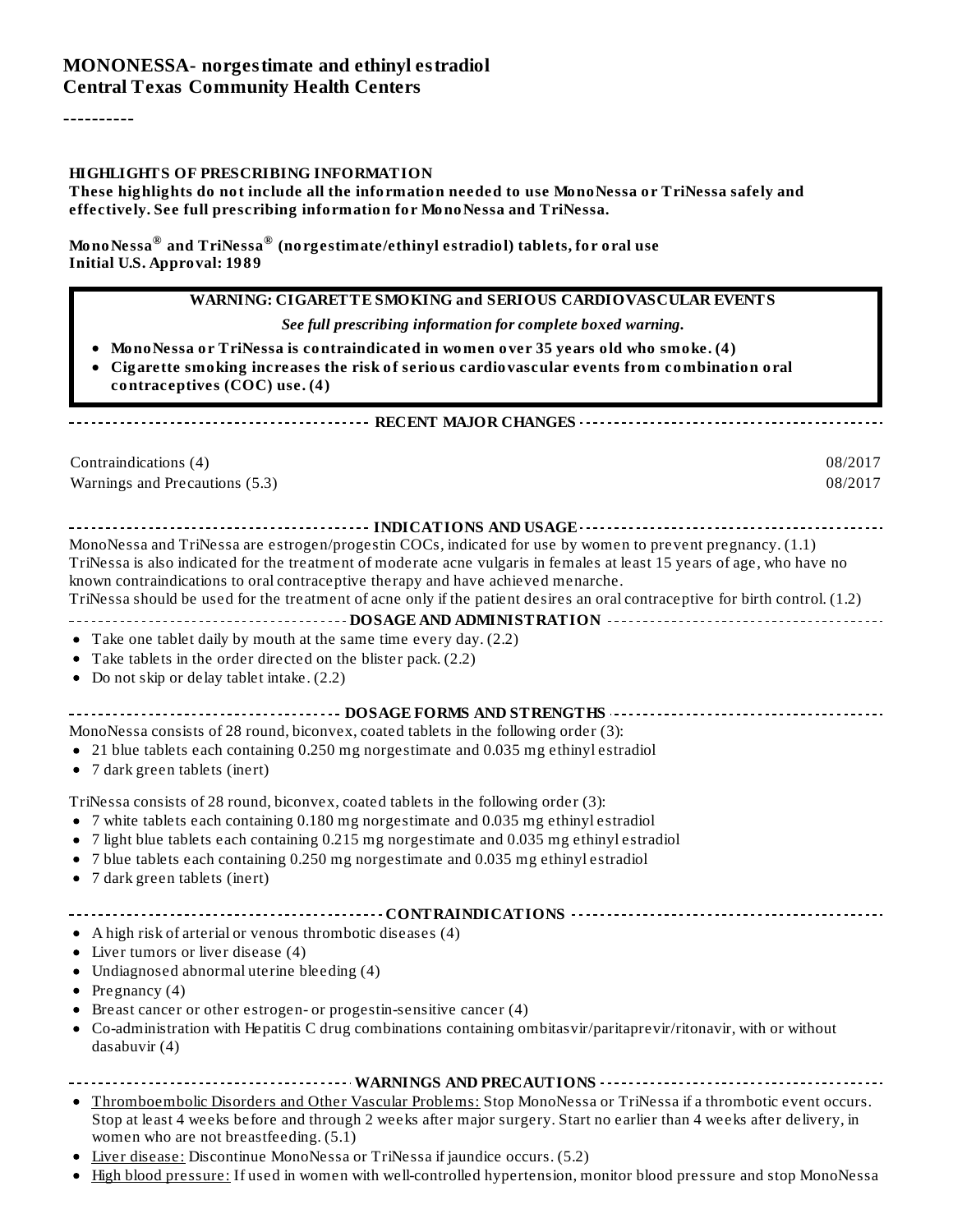or TriNessa if blood pressure rises significantly. (5.4)

- Carbohydrate and lipid metabolic effects: Monitor prediabetic and diabetic women taking MonoNessa or TriNessa. Consider an alternate contraceptive method for women with uncontrolled dyslipidemia. (5.6)
- Headache: Evaluate significant change in headaches and discontinue MonoNessa or TriNessa if indicated. (5.7)
- Bleeding Irregularities and Amenorrhea: Evaluate irregular bleeding or amenorrhea. (5.8)  $\bullet$

**ADVERSE REACTIONS**

The most common adverse reactions reported during clinical trials ( $\geq$ 2%) were: MonoNessa: headache/migraine, abdominal/gastrointestinal pain, vaginal infection, genital discharge, breast issues (including breast pain, discharge, and enlargement), mood disorders (including depression and mood altered), flatulence, nervousness, rash. (6.1)

TriNessa: headache/migraine, breast issues (including breast pain, enlargement, and discharge), vaginal infection, abdominal/gastrointestinal pain, mood disorders (including mood alteration and depression), genital discharge, changes in weight (including weight increased or decreased). (6.1)

#### **To report SUSPECTED ADVERSE REACTIONS, contact Actavis at 1-800-272-5525 or FDA at 1-800-FDA-1088 or** *www.fda.gov/medwatch.*

**DRUG INTERACTIONS** Drugs or herbal products that induce certain enzymes including CYP3A4, may decrease the effectiveness of COCs or increase breakthrough bleeding. Counsel patients to use a back-up or alternative method of contraception when enzyme inducers are used with COCs. (7.1)

**USEABLE POPULATIONS ACCOMMODATIONS ACCOMMODATIONS** *BOODULATIONS BOODULATIONS* Nursing mothers: Not recommended; can decrease milk production. (8.3) **See 17 for PATIENT COUNSELING INFORMATION and FDA-approved patient labeling.**

**Revised: 8/2017**

#### **FULL PRESCRIBING INFORMATION: CONTENTS\* WARNING: CIGARETTE SMOKING and SERIOUS CARDIOVASCULAR EVENTS 1 INDICATIONS AND USAGE**

#### 1.1 Oral Contraceptive

1.2 Acne

#### **2 DOSAGE AND ADMINISTRATION**

- 2.1 How to Start MonoNessa or TriNessa
- 2.2 How to Take MonoNessa or TriNessa

2.3 Missed Tablets

- 2.4 Advice in Case of Gastrointestinal Disturbances
- 2.5 TriNessa Use for Acne

# **3 DOSAGE FORMS AND STRENGTHS**

#### **4 CONTRAINDICATIONS**

#### **5 WARNINGS AND PRECAUTIONS**

- 5.1 Thromboembolic Disorders and Other Vascular Problems
- 5.2 Liver Disease
- 5.3 Risk of Liver Enzyme Elevations with Concomitant Hepatitis C Treatment
- 5.4 High Blood Pressure
- 5.5 Gallbladder Disease
- 5.6 Carbohydrate and Lipid Metabolic Effects
- 5.7 Headache
- 5.8 Bleeding Irregularities and Amenorrhea
- 5.9 COC Use Before or During Early Pregnancy
- 5.10 Depression
- 5.11 Carcinoma of Breast and Cervix
- 5.12 Effect on Binding Globulins
- 5.13 Monitoring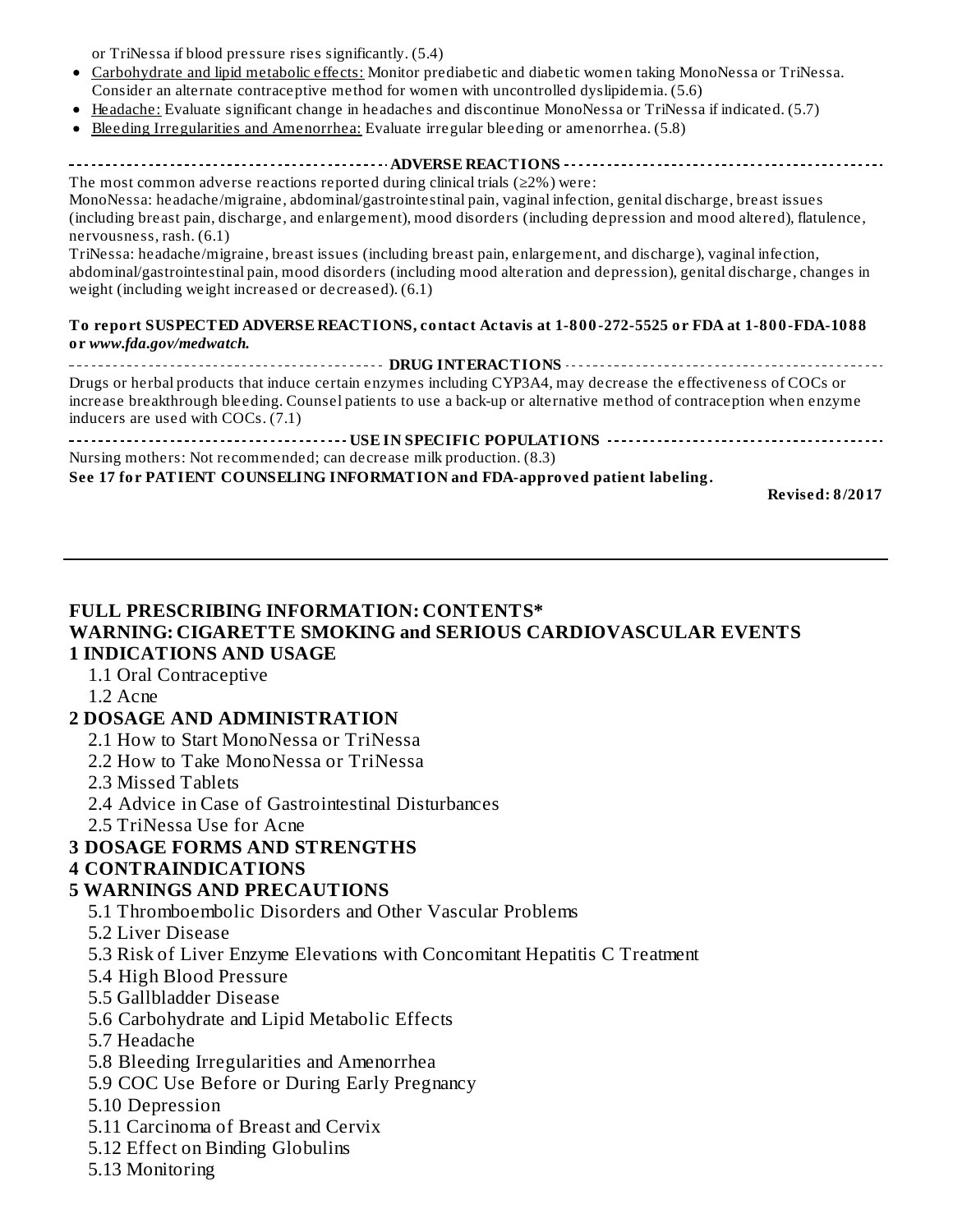5.14 Hereditary Angioedema

#### 5.15 Chloasma

### **6 ADVERSE REACTIONS**

6.1 Clinical Trial Experience

6.2 Postmarketing Experience

# **7 DRUG INTERACTIONS**

7.1 Effects of Other Drugs on Combined Oral Contraceptives

7.2 Effects of Combined Oral Contraceptives on Other Drugs

7.3 Interference with Laboratory Tests

7.4 Concomitant Use with HCV Combination Therapy – Liver Enzyme Elevation

# **8 USE IN SPECIFIC POPULATIONS**

8.1 Pregnancy

8.3 Nursing Mothers

- 8.4 Pediatric Use
- 8.5 Geriatric Use
- 8.6 Hepatic Impairment
- 8.7 Renal Impairment

# **10 OVERDOSAGE**

### **11 DESCRIPTION**

### **12 CLINICAL PHARMACOLOGY**

12.1 Mechanism of Action

12.2 Pharmacodynamics

12.3 Pharmacokinetics

### **13 NONCLINICAL TOXICOLOGY**

13.1 Carcinogenesis, Mutagenesis, Impairment of Fertility

#### **14 CLINICAL STUDIES**

14.1 Contraception

14.2 Acne

#### **16 HOW SUPPLIED/STORAGE AND HANDLING**

16.1 How Supplied

16.2 Storage Conditions

#### **17 PATIENT COUNSELING INFORMATION**

\* Sections or subsections omitted from the full prescribing information are not listed.

#### **FULL PRESCRIBING INFORMATION**

#### **WARNING: CIGARETTE SMOKING and SERIOUS CARDIOVASCULAR EVENTS**

**Cigarette smoking increas es the risk of s erious cardiovas cular events from combination oral contraceptive (COC) us e. This risk increas es with age, particularly in women over 35 years of age, and with the number of cigarettes smoked. For this reason, COCs are contraindicated in women who are over 35 years of age and smoke** *[see Contraindications (4)]***.**

#### **1 INDICATIONS AND USAGE**

# **1.1 Oral Contraceptive**

MonoNessa and TriNessa Tablets are indicated for use by females of reproductive potential to prevent pregnancy *[see Clinical Studies (14)]*.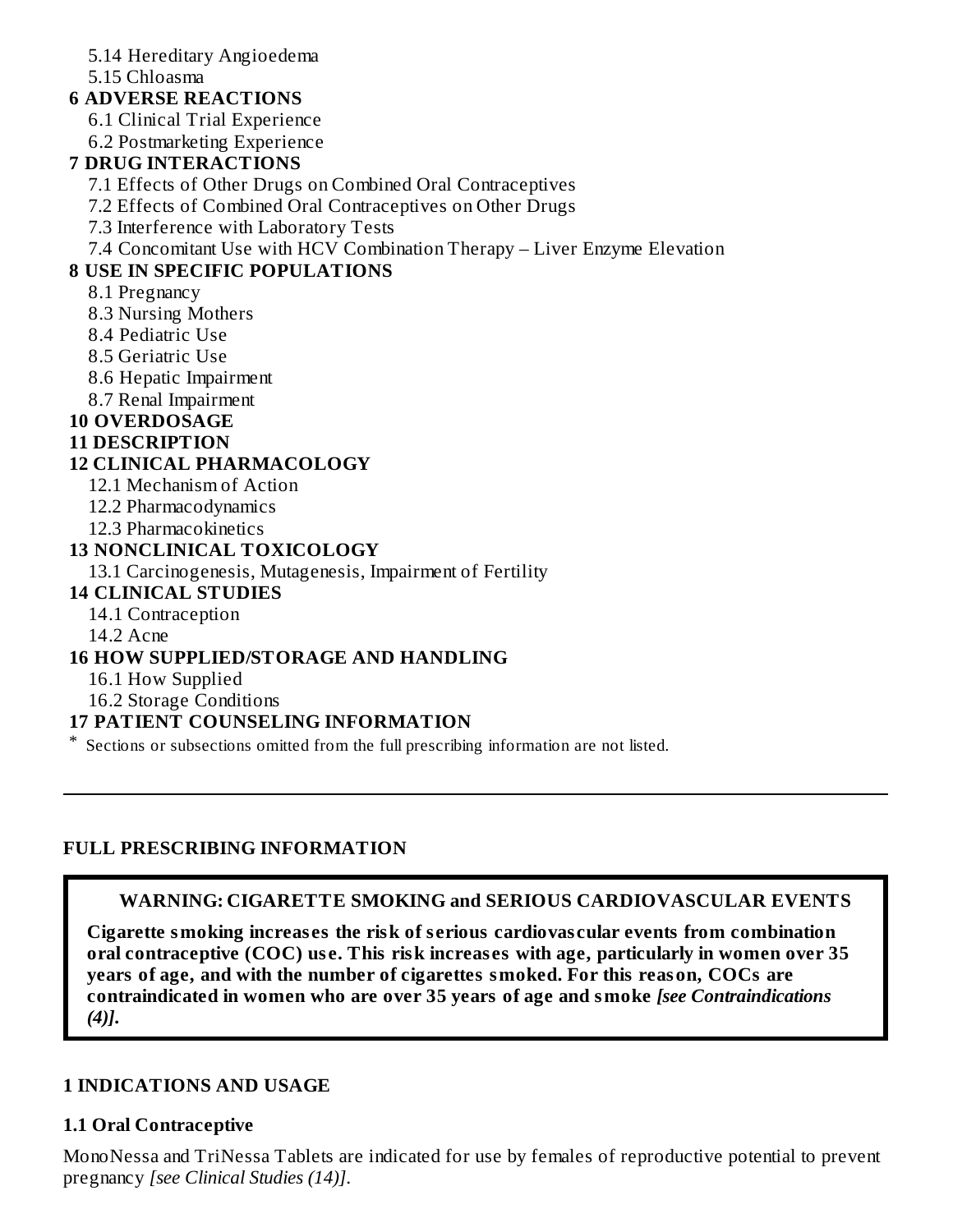### **1.2 Acne**

TriNessa is indicated for the treatment of moderate acne vulgaris in females at least 15 years of age, who have no known contraindications to oral contraceptive therapy and have achieved menarche. TriNessa should be used for the treatment of acne only if the patient desires an oral contraceptive for birth control *[see Clinical Studies (14)]*.

# **2 DOSAGE AND ADMINISTRATION**

### **2.1 How to Start MonoNessa or TriNessa**

MonoNessa and TriNessa are dispensed in a VERIDATE Tablet Dispenser *[see How Supplied/Storage and Handling (16)]*. MonoNessa and TriNessa may be started using either a Day 1 start or a Sunday start (see Table 1). For the first cycle of a Sunday Start regimen, an additional method of contraception should be used until after the first 7 consecutive days of administration.

### **2.2 How to Take MonoNessa or TriNessa**

| Day 1 Start:<br>• Take first active tablet without regard to<br>meals on the first day of menses.<br>• Take subsequent active tablets once daily<br>at the same time each day for a total of 21<br>days.<br>Take one <b>dark green</b> inactive tablet daily<br>for 7 days and at the same time of day that<br>active tablets were taken.<br><b>Starting COCs in women not currently</b><br>Begin each subsequent pack on the same<br>using hormonal contraception (Day 1 Start<br>day of the week as the first cycle pack<br>or Sunday Start)<br>(i.e., on the day after taking the last<br>inactive tablet)<br>Important:<br>Consider the possibility of ovulation and<br><b>Sunday Start:</b><br>conception prior to initiation of this product.<br>Take first active tablet without regard to<br>$\bullet$<br>meals on the first Sunday after the onset of<br><b>Tablet Color:</b><br>menses. Due to the potential risk of<br>MonoNessa active tablets are blue (Day 1<br>becoming pregnant, use additional non-<br>to Day 21).<br>hormonal contraception (such as<br>TriNessa active tablets are white (Day 1 to<br>$\bullet$<br>condoms and spermicide) for the first<br>Day 7), light blue (Day 8 to Day 14) and<br>seven days of the patient's first cycle<br>blue (Day $15$ to Day $21$ ).<br>pack of MonoNessa or TriNessa.<br>MonoNessa and TriNessa both have<br>Take subsequent active tablets once daily<br>$\bullet$<br>dark green inactive tablets (Day 22 to<br>at the same time each day for a total of 21 |
|------------------------------------------------------------------------------------------------------------------------------------------------------------------------------------------------------------------------------------------------------------------------------------------------------------------------------------------------------------------------------------------------------------------------------------------------------------------------------------------------------------------------------------------------------------------------------------------------------------------------------------------------------------------------------------------------------------------------------------------------------------------------------------------------------------------------------------------------------------------------------------------------------------------------------------------------------------------------------------------------------------------------------------------------------------------------------------------------------------------------------------------------------------------------------------------------------------------------------------------------------------------------------------------------------------------------------------------------------------------------------------------------------------------------------------------------------------------------------------------------------------------------------|
| Day 28).<br>days.<br>Take one <b>dark green</b> inactive tablet daily<br>for the following 7 days and at the same<br>time of day that active tablets were taken.<br>Begin each subsequent pack on the same<br>day of the week as the first cycle pack<br>(i.e., on the Sunday after taking the last                                                                                                                                                                                                                                                                                                                                                                                                                                                                                                                                                                                                                                                                                                                                                                                                                                                                                                                                                                                                                                                                                                                                                                                                                          |

#### **Table 1:Instructions for Administration of MonoNessa or TriNessa**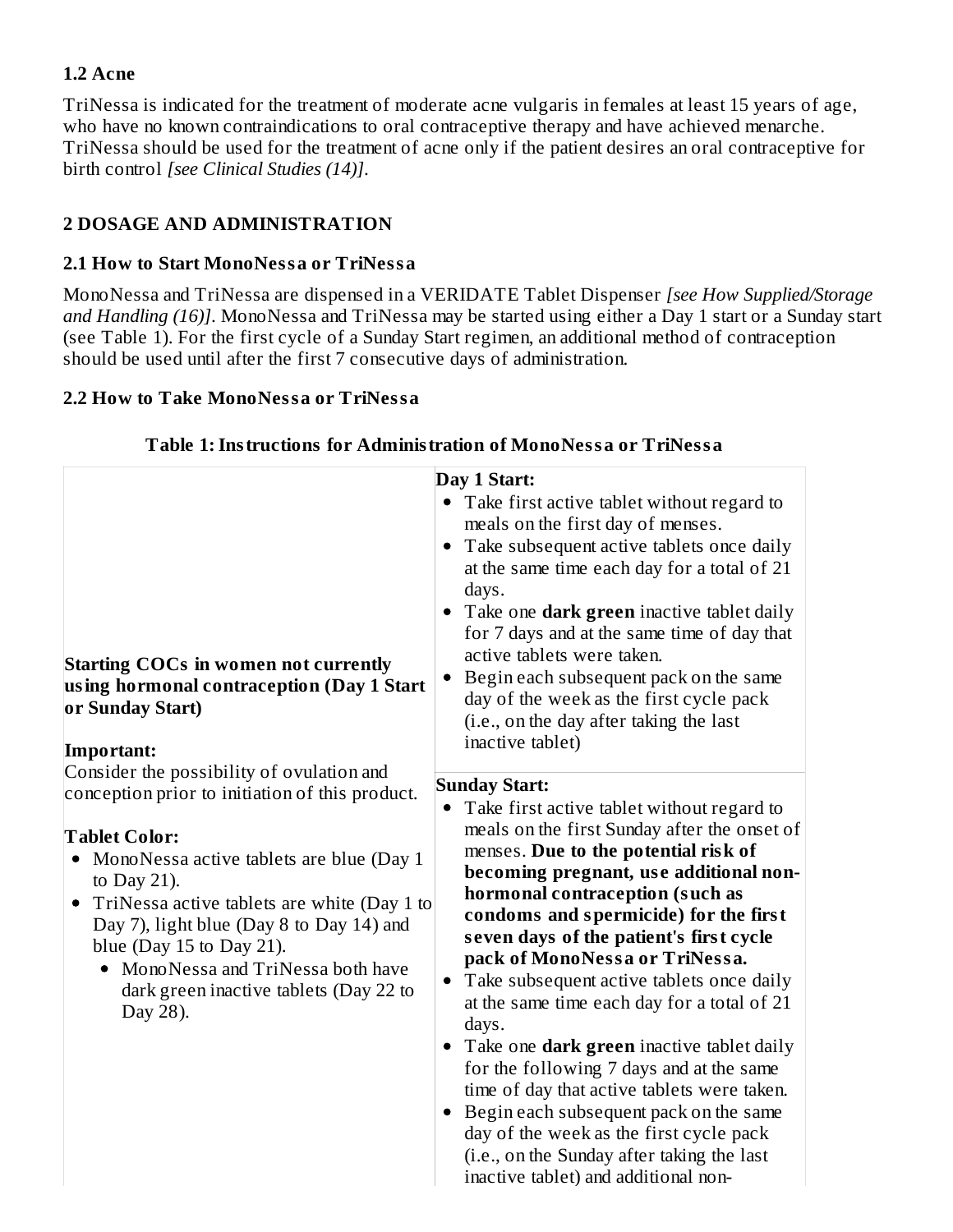|                                                                                | hormonal contraceptive is not needed.                                                                                                                                                                                                            |
|--------------------------------------------------------------------------------|--------------------------------------------------------------------------------------------------------------------------------------------------------------------------------------------------------------------------------------------------|
| Switching to MonoNessa or TriNessa from<br>another oral contraceptive          | Start on the same day that a new pack of the<br>previous oral contraceptive would have<br>started.                                                                                                                                               |
| <b>Switching from another contraceptive</b><br>method to MonoNessa or TriNessa | <b>Start MonoNessa or TriNessa:</b>                                                                                                                                                                                                              |
| • Trans dermal patch                                                           | On the day when next application would<br>have been scheduled                                                                                                                                                                                    |
| <b>Vaginal ring</b>                                                            | On the day when next insertion would have<br>been scheduled                                                                                                                                                                                      |
| Injection                                                                      | On the day when next injection would have<br>been scheduled                                                                                                                                                                                      |
| Intrauterine contraceptive                                                     | On the day of removal<br>If the IUD is not removed on first day of<br>the patient's menstrual cycle, additional<br>non-hormonal contraceptive (such as<br>condoms and spermicide) is needed for the<br>first seven days of the first cycle pack. |
| Implant                                                                        | On the day of removal<br>٠                                                                                                                                                                                                                       |

#### **Complete instructions to facilitate patient couns eling on proper tablet usage are located in the FDA-Approved Patient Labeling.**

#### Starting MonoNessa or TriNessa after Abortion or Miscarriage

#### *First-trimester*

- After a first-trimester abortion or miscarriage, MonoNessa or TriNessa may be started immediately. An additional method of contraception is not needed if MonoNessa or TriNessa is started immediately.
- If MonoNessa or TriNessa is not started within 5 days after termination of the pregnancy, the patient should use additional non-hormonal contraception (such as condoms and spermicide) for the first seven days of her first cycle pack of MonoNessa or TriNessa.

#### *Second-trimester*

Do not start until 4 weeks after a second-trimester abortion or miscarriage, due to the increased risk of thromboembolic disease. Start MonoNessa or TriNessa, following the instructions in Table 1 for Day 1 or Sunday start, as desired. If using Sunday start, use additional non-hormonal contraception (such as condoms and spermicide) for the first seven days of the patient's first cycle pack of MonoNessa or TriNessa. *[see Contraindications (4), Warnings and Precautions (5.1), and FDA-Approved Patient Labeling.]*

#### Starting MonoNessa or TriNessa after Childbirth

- Do not start until 4 weeks after delivery, due to the increased risk of thromboembolic disease. Start contraceptive therapy with MonoNessa or TriNessa following the instructions in Table 1 for women not currently using hormonal contraception.
- MonoNessa or TriNessa are not recommended for use in lactating women *[see Use in Specific Populations (8.3)]*.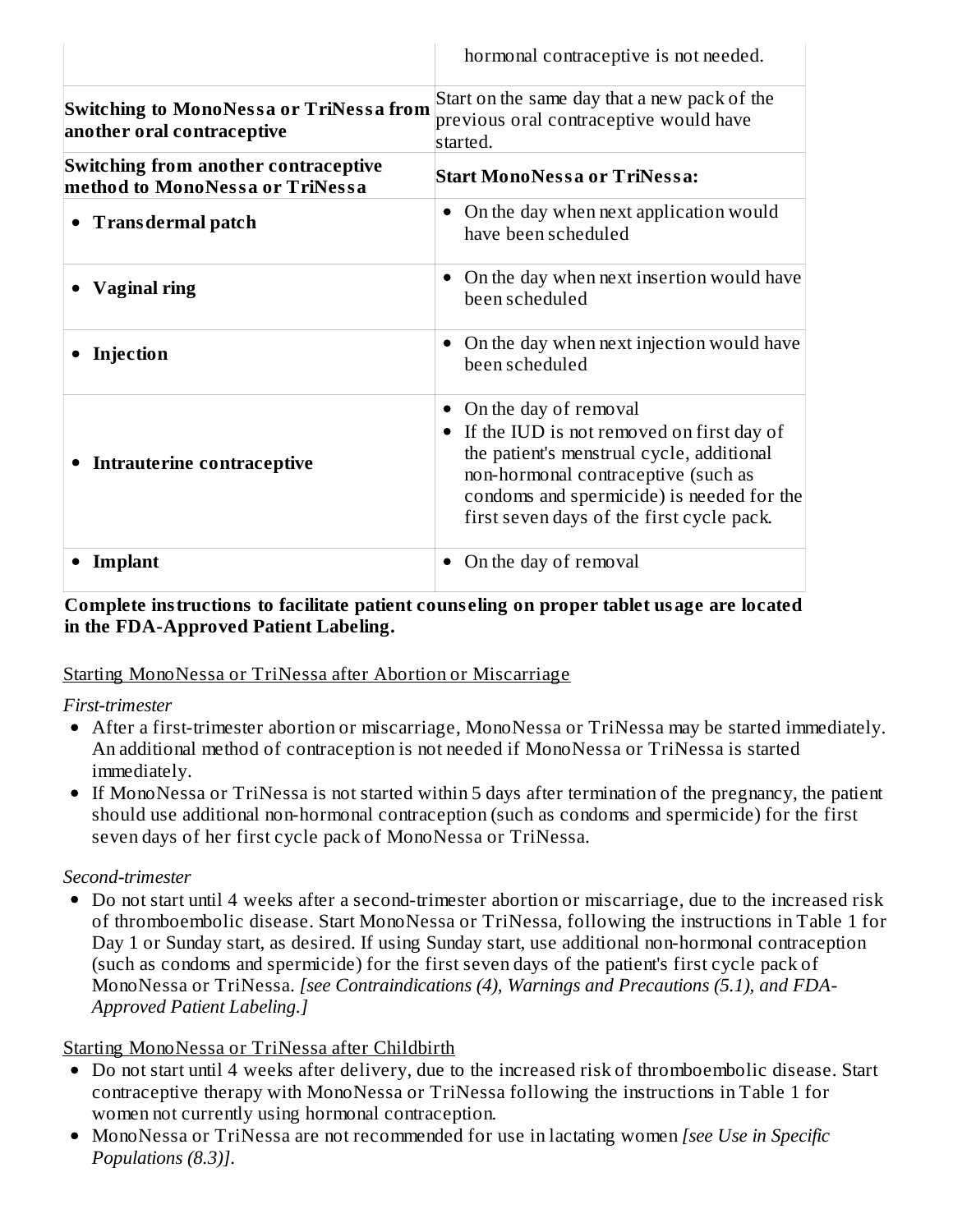If the woman has not yet had a period postpartum, consider the possibility of ovulation and conception occurring prior to use of MonoNessa or TriNessa. *[See Contraindications (4), Warnings and Precautions (5.1), Use in Specific Populations (8.1 and 8.3), and FDA-Approved Patient Labeling].*

# **VERIDATE Tablet Dispens er ®**

- Place the refill in the VERIDATE Tablet Dispenser so that the **V** notch in the refill is at the top of the dispenser. Press the refill down so that it fits firmly under all the nibs (see illustration below).
- If the patient starts pill-taking on Sunday, the first active pill should be taken on the first Sunday after the patient's menstrual period begins. Remove the first active pill at the top of the dispenser (Sunday) by pressing the pill through the hole in the bottom of the dispenser.



MonoNessa:

If the patient will start pill-taking on "Day 1," choose a blue pill that corresponds with the day of the week the patient will take the first pill. Remove that blue pill by pressing the pill through the hole in the bottom of the dispenser.

TriNessa:

- If the patient will start pill-taking on a day other than Sunday, a calendar label has been provided and should be placed over the calendar in the center of the VERIDATE. To place the label correctly, identify the correct starting day, locate that day printed in blue on the label, and line that day up with the first white pill directly under the **V** notch at the top of the dispenser. Remove the label from the backing. Press the center of the label down onto the center of the printed calendar. Remove that white pill by pressing the pill through the hole in the bottom of the dispenser.
- After all the dark green pills have been taken, insert a new refill into the VERIDATE. The patient should take the first pill on the next day, even if the patient's period is not over yet.

# **To Ins ert New Refill (MonoNessa or TriNessa):**

- Lift the empty refill out of the VERIDATE Tablet Dispenser.
- Insert the new refill so that the **V** notch in the refill is at the top of the dispenser. Press the refill down so that it fits firmly under the nibs.

# **2.3 Miss ed Tablets**

# **Table 2:Instructions for Miss ed MonoNessa or TriNessa Tablets**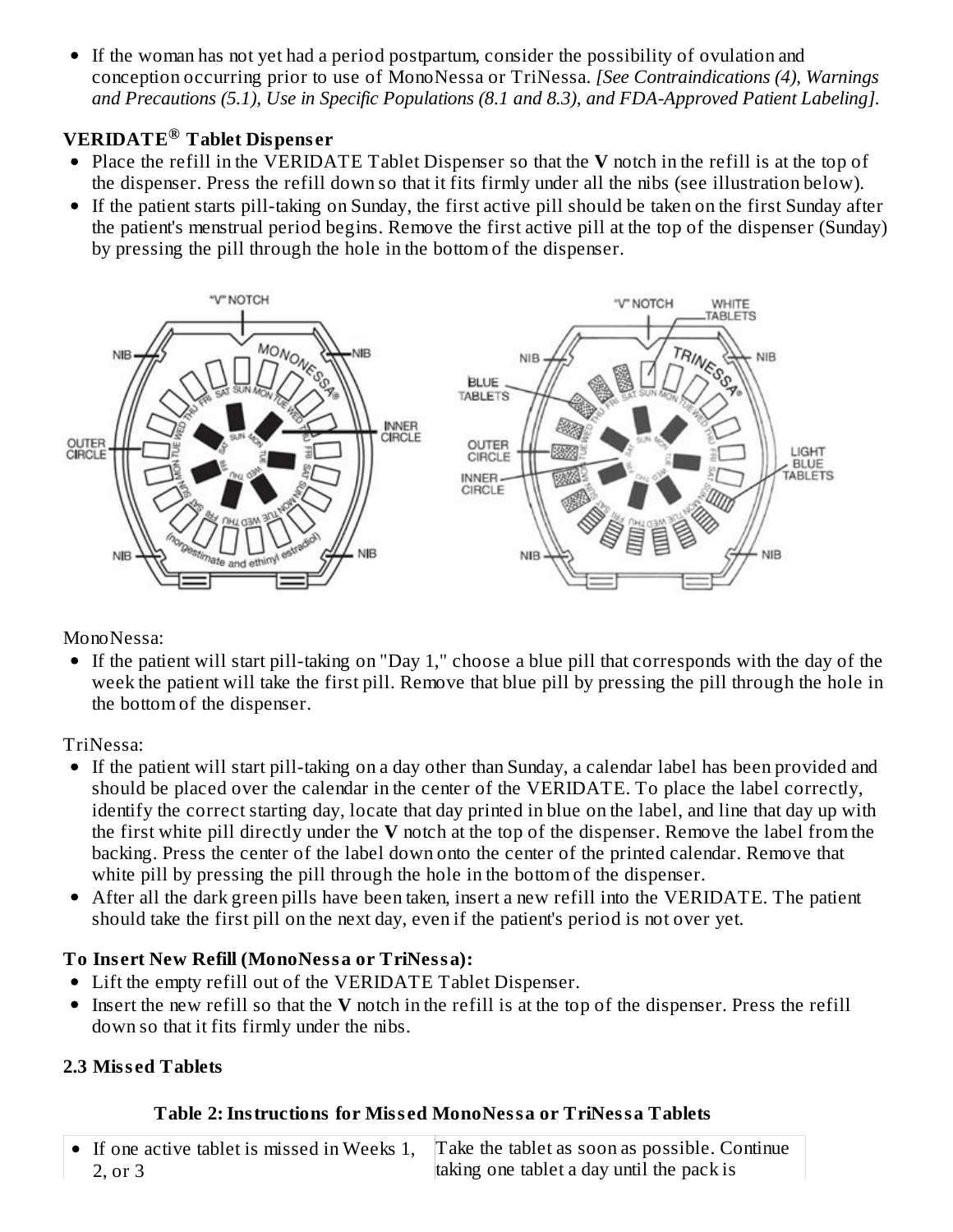|                                                                                                                                    | finished.                                                                                                                                                                                                                                                                                                                                                                                                 |
|------------------------------------------------------------------------------------------------------------------------------------|-----------------------------------------------------------------------------------------------------------------------------------------------------------------------------------------------------------------------------------------------------------------------------------------------------------------------------------------------------------------------------------------------------------|
| • If two active tablets are missed in Week 1<br>or Week 2                                                                          | Take the two missed tablets as soon as<br>possible and the next two active tablets the<br>next day. Continue taking one tablet a day until<br>the pack is finished. Additional non-<br>hormonal contraception (such as condoms                                                                                                                                                                            |
|                                                                                                                                    | and spermicide) should be used as back-up<br>if the patient has sex within 7 days after<br>missing tablets.                                                                                                                                                                                                                                                                                               |
| • If two active tablets are missed in the third<br>week or three or more active tablets are<br>missed in a row in Weeks 1, 2, or 3 | Day 1 start: Throw out the rest of the pack and<br>start a new pack that same day.<br>Sunday start: Continue taking one tablet a day<br>until Sunday, then throw out the rest of the<br>pack and start a new pack that same day.<br>Additional non-hormonal contraception<br>(such as condoms and spermicide) should<br>be used as back-up if the patient has sex<br>within 7 days after missing tablets. |

#### **2.4 Advice in Cas e of Gastrointestinal Disturbances**

In case of severe vomiting or diarrhea, absorption may not be complete and additional contraceptive measures should be taken. If vomiting or diarrhea occurs within 3 to 4 hours after taking an active tablet, handle this as a missed tablet *[see FDA-Approved Patient Labeling]*.

#### **2.5 TriNessa Us e for Acne**

The timing of initiation of dosing with TriNessa for acne should follow the guidelines for use of TriNessa as an oral contraceptive. Consult the DOSAGE AND ADMINISTRATION section (2.1) for instructions.

# **3 DOSAGE FORMS AND STRENGTHS**

# MonoNessa:

MonoNessa Tablets are available in blister cards. Each blister card contains 28 tablets in the following order:

- 21 blue, round, biconvex, coated tablet imprinted "WPI" on one side and "526" on the other side of the tablet contains 0.250 mg norgestimate and 0.035 mg ethinyl estradiol
- 7 dark green round, biconvex, coated tablet (non-hormonal placebo) imprinted "WPI" on one side and "P" on the other side contains inert ingredients

# TriNessa:

TriNessa Tablets are available in blister cards. Each blister card contains 28 tablets in the following order:

- 7 white, round, biconvex, coated tablet imprinted "WPI" on one side and "524" on the other side of the tablet contains 0.180 mg norgestimate and 0.035 mg ethinyl estradiol
- 7 light blue, round, biconvex, coated tablet imprinted "WPI" on one side and "525" on the other side of the tablet contains 0.215 mg norgestimate and 0.035 mg ethinyl estradiol
- 7 blue, round, biconvex, coated tablet imprinted "WPI" on one side and "526" on the other side of the tablet contains 0.250 mg norgestimate and 0.035 mg ethinyl estradiol
- 7 dark green round, biconvex, coated tablet (non-hormonal placebo) imprinted "WPI" on one side and "P" on the other side contains inert ingredients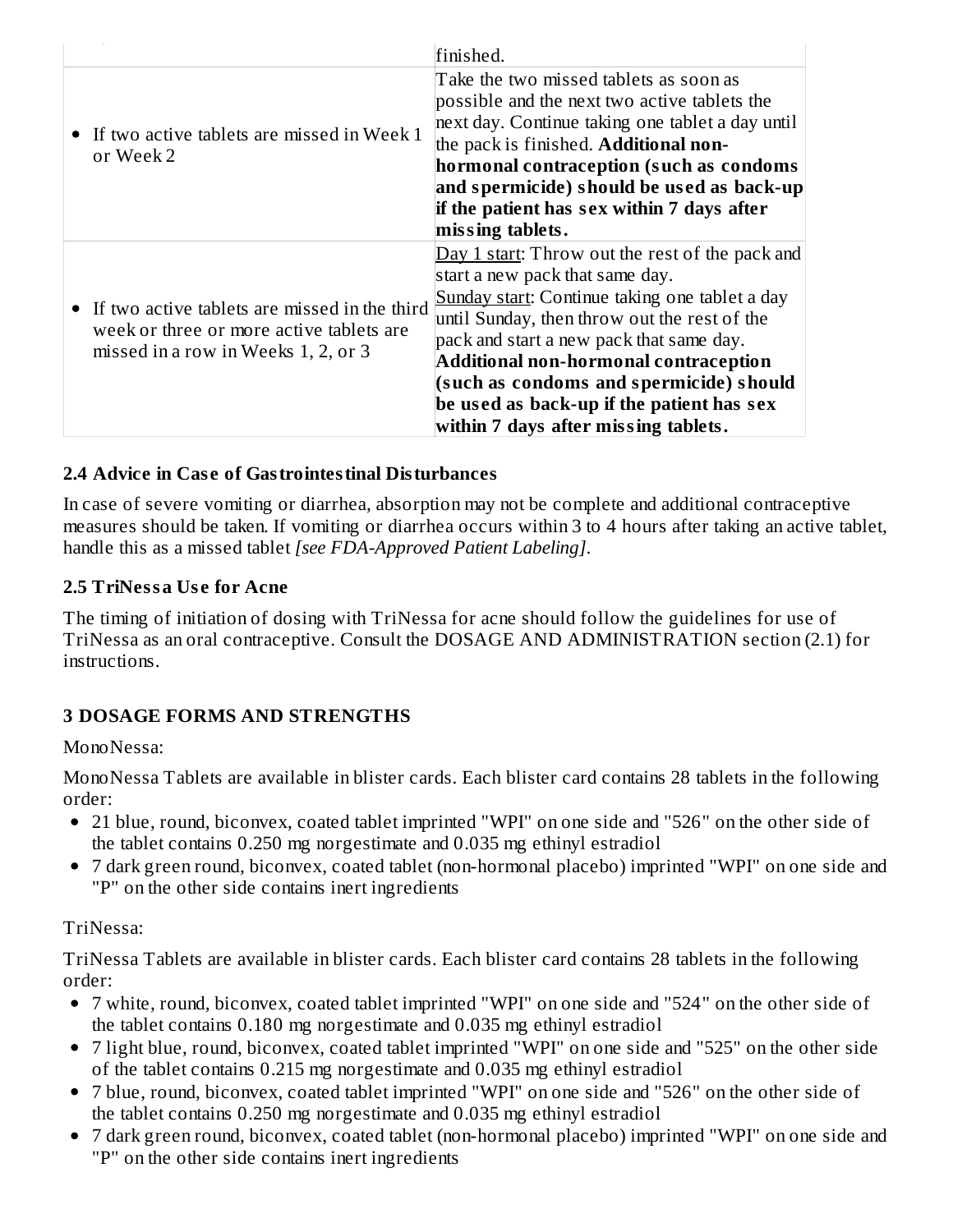# **4 CONTRAINDICATIONS**

Do not prescribe MonoNessa or TriNessa to women who are known to have the following conditions:

- A high risk of arterial or venous thrombotic diseases. Examples include women who are known to:
	- Smoke, if over age 35 *[see Boxed Warning and Warnings and Precautions (5.1)]*
	- Have deep vein thrombosis or pulmonary embolism, now or in the past *[see Warnings and Precautions (5.1)]*
	- Have inherited or acquired hypercoagulopathies *[see Warnings and Precautions (5.1)]*
	- Have cerebrovascular disease *[see Warnings and Precautions (5.1)]*
	- Have coronary artery disease *[see Warnings and Precautions (5.1)]*
	- Have thrombogenic valvular or thrombogenic rhythm diseases of the heart (for example, subacute bacterial endocarditis with valvular disease, or atrial fibrillation) *[see Warnings and Precautions (5.1)]*
	- Have uncontrolled hypertension *[see Warnings and Precautions (5.4)]*
	- Have diabetes mellitus with vascular disease *[see Warnings and Precautions (5.6)]*
	- Have headaches with focal neurological symptoms or migraine headaches with aura *[see Warnings and Precautions (5.7)]*
		- Women over age 35 with any migraine headaches *[see Warnings and Precautions (5.7)]*
- Liver tumors, benign or malignant, or liver disease *[see Warnings and Precautions (5.2)]*
- Undiagnosed abnormal uterine bleeding *[see Warnings and Precautions (5.8)]*
- Pregnancy, because there is no reason to use COCs during pregnancy *[see Warnings and Precautions (5.9) and Use in Specific Populations (8.1)]*
- Breast cancer or other estrogen- or progestin-sensitive cancer, now or in the past *[see Warnings and Precautions (5.11)]*
- Use of Hepatitis C drug combinations containing ombitasvir/paritaprevir/ritonavir, with or without dasabuvir, due to the potential for ALT elevations *[see Warnings and Precautions (5.3)]*

# **5 WARNINGS AND PRECAUTIONS**

# **5.1 Thromboembolic Disorders and Other Vas cular Problems**

- Stop MonoNessa or TriNessa if an arterial thrombotic event or venous thromboembolic (VTE) event occurs.
- Stop MonoNessa or TriNessa if there is unexplained loss of vision, proptosis, diplopia, papilledema, or retinal vascular lesions. Evaluate for retinal vein thrombosis immediately *[see Adverse Reactions (6.2)]*.
- If feasible, stop MonoNessa or TriNessa at least 4 weeks before and through 2 weeks after major surgery or other surgeries known to have an elevated risk of VTE as well as during and following prolonged immobilization.
- Start MonoNessa or TriNessa no earlier than 4 weeks after delivery, in women who are not breastfeeding. The risk of postpartum VTE decreases after the third postpartum week, whereas the risk of ovulation increases after the third postpartum week.
- The use of COCs increases the risk of VTE. However, pregnancy increases the risk of VTE as much or more than the use of COCs. The risk of VTE in women using COCs is 3 to 9 cases per 10,000 woman-years. The risk of VTE is highest during the first year of use of COCs and when restarting hormonal contraception after a break of 4 weeks or longer. The risk of thromboembolic disease due to COCs gradually disappears after use is discontinued.
- Use of COCs also increases the risk of arterial thromboses such as strokes and myocardial infarctions, especially in women with other risk factors for these events. COCs have been shown to increase both the relative and attributable risks of cerebrovascular events (thrombotic and hemorrhagic strokes). This risk increases with age, particularly in women over 35 years of age who smoke.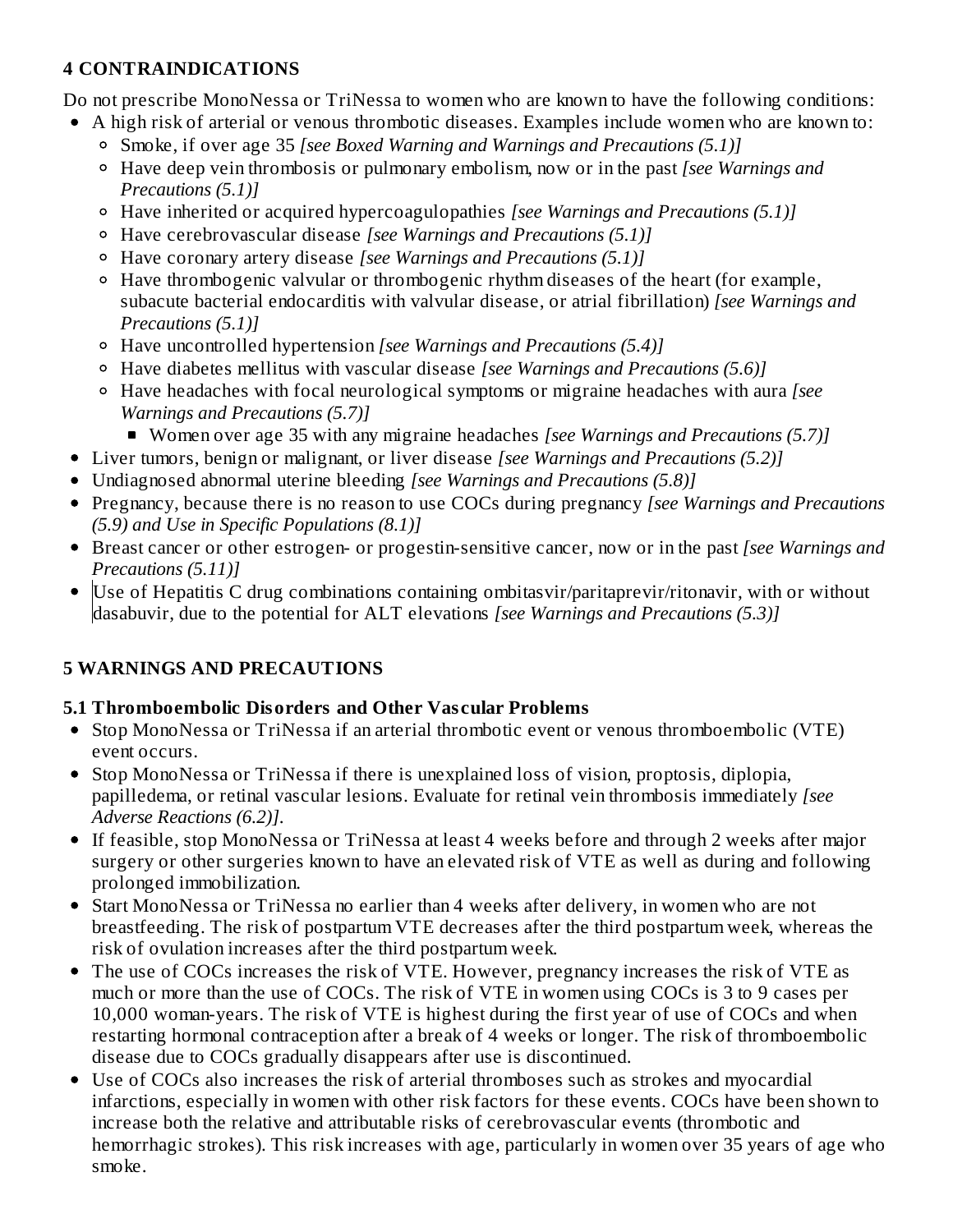Use COCs with caution in women with cardiovascular disease risk factors.

### **5.2 Liver Dis eas e**

### Impaired Liver Function

Do not use MonoNessa or TriNessa in women with liver disease, such as acute viral hepatitis or severe (decompensated) cirrhosis of liver *[see Contraindications (4)]*. Acute or chronic disturbances of liver function may necessitate the discontinuation of COC use until markers of liver function return to normal and COC causation has been excluded. Discontinue MonoNessa or TriNessa if jaundice develops.

# Liver Tumors

MonoNessa and TriNessa are contraindicated in women with benign and malignant liver tumors *[see Contraindications (4)]*. Hepatic adenomas are associated with COC use. An estimate of the attributable risk is 3.3 cases/100,000 COC users. Rupture of hepatic adenomas may cause death through intraabdominal hemorrhage.

Studies have shown an increased risk of developing hepatocellular carcinoma in long-term (>8 years) COC users. However, the risk of liver cancers in COC users is less than one case per million users.

# **5.3 Risk of Liver Enzyme Elevations with Concomitant Hepatitis C Treatment**

During clinical trials with the Hepatitis C combination drug regimen that contains ombitasvir/paritaprevir/ritonavir, with or without dasabuvir, ALT elevations greater than 5 times the upper limit of normal (ULN), including some cases greater than 20 times the ULN, were significantly more frequent in women using ethinyl estradiol-containing medications, such as COCs. Discontinue MonoNessa or TriNessa prior to starting therapy with the combination drug regimen ombitasvir/paritaprevir/ritonavir, with or without dasabuvir *[see Contraindications (4)]*. MonoNessa or TriNessa can be restarted approximately 2 weeks following completion of treatment with the Hepatitis C combination drug regimen.

# **5.4 High Blood Pressure**

MonoNessa and TriNessa are contraindicated in women with uncontrolled hypertension or hypertension with vascular disease *[see Contraindications (4)]*. For women with well-controlled hypertension, monitor blood pressure and stop MonoNessa and TriNessa if blood pressure rises significantly.

An increase in blood pressure has been reported in women taking COCs, and this increase is more likely in older women with extended duration of use. The incidence of hypertension increases with increasing concentrations of progestin.

# **5.5 Gallbladder Dis eas e**

Studies suggest a small increased relative risk of developing gallbladder disease among COC users. Use of COCs may worsen existing gallbladder disease. A past history of COC-related cholestasis predicts an increased risk with subsequent COC use. Women with a history of pregnancy-related cholestasis may be at an increased risk for COC related cholestasis.

# **5.6 Carbohydrate and Lipid Metabolic Effects**

Carefully monitor prediabetic and diabetic women who take MonoNessa or TriNessa. COCs may decrease glucose tolerance.

Consider alternative contraception for women with uncontrolled dyslipidemia. A small proportion of women will have adverse lipid changes while on COCs.

Women with hypertriglyceridemia, or a family history thereof, may be at an increased risk of pancreatitis when using COCs.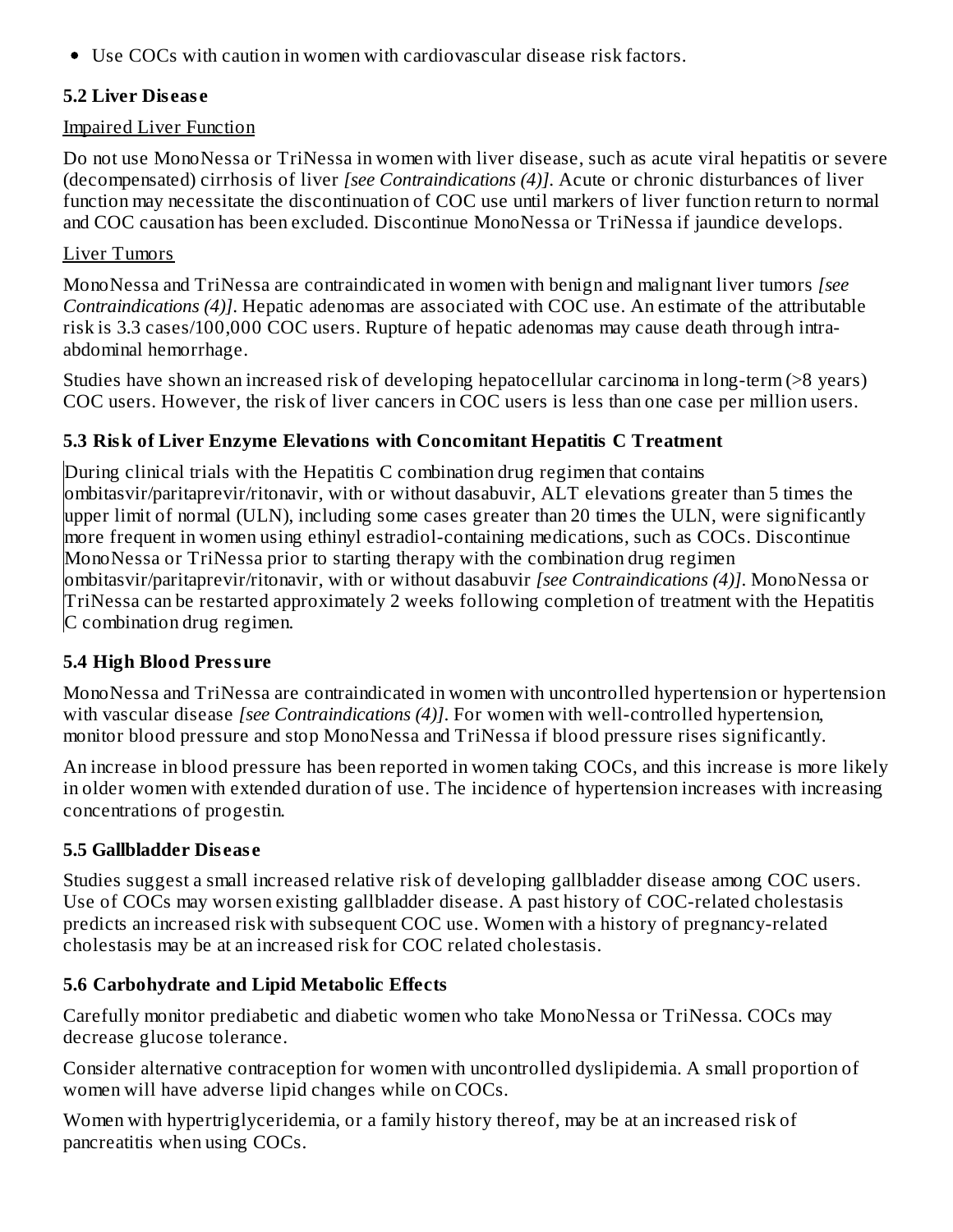# **5.7 Headache**

If a woman taking MonoNessa or TriNessa develops new headaches that are recurrent, persistent, or severe, evaluate the cause and discontinue MonoNessa or TriNessa if indicated.

Consider discontinuation of MonoNessa or TriNessa in the case of increased frequency or severity of migraine during COC use (which may be prodromal of a cerebrovascular event).

# **5.8 Bleeding Irregularities and Amenorrhea**

### Unscheduled Bleeding and Spotting

Unscheduled (breakthrough or intracyclic) bleeding and spotting sometimes occur in patients on COCs, especially during the first three months of use. If bleeding persists or occurs after previously regular cycles, check for causes such as pregnancy or malignancy. If pathology and pregnancy are excluded, bleeding irregularities may resolve over time or with a change to a different contraceptive product.

In clinical trials of MonoNessa and TriNessa, the frequency and duration of breakthrough bleeding and/or spotting was assessed in 1,647 patients (21,275 evaluable cycles) and 4,826 patients (35,546 evaluable cycles), respectively. A total of 100 (7.5%) women discontinued MonoNessa and 231 (4.8%) women discontinued TriNessa, at least in part, due to bleeding or spotting. Based on data from the clinical trials, 14–34% of women using MonoNessa experienced unscheduled bleeding per cycle in the first year; for TriNessa, the respective numbers were 13–38%. The percent of women who experienced breakthrough/unscheduled bleeding tended to decrease over time.

### Amenorrhea and Oligomenorrhea

Women who use MonoNessa or TriNessa may experience amenorrhea. Some women may experience amenorrhea or oligomenorrhea after discontinuation of COCs, especially when such a condition was pre-existent.

If scheduled (withdrawal) bleeding does not occur, consider the possibility of pregnancy. If the patient has not adhered to the prescribed dosing schedule (missed one or more active tablets or started taking them on a day later than she should have), consider the possibility of pregnancy at the time of the first missed period and take appropriate diagnostic measures. If the patient has adhered to the prescribed regimen and misses two consecutive periods, rule out pregnancy.

# **5.9 COC Us e Before or During Early Pregnancy**

Extensive epidemiological studies have revealed no increased risk of birth defects in women who have used oral contraceptives prior to pregnancy. Studies also do not suggest a teratogenic effect, particularly in so far as cardiac anomalies and limb reduction defects are concerned, when oral contraceptives are taken inadvertently during early pregnancy. Discontinue MonoNessa or TriNessa use if pregnancy is confirmed.

Administration of COCs to induce withdrawal bleeding should not be used as a test for pregnancy *[see Use in Specific Populations (8.1)]*.

# **5.10 Depression**

Carefully observe women with a history of depression and discontinue MonoNessa or TriNessa if depression recurs to a serious degree.

# **5.11 Carcinoma of Breast and Cervix**

MonoNessa and TriNessa are contraindicated in women who currently have or have had breast cancer because breast cancer may be hormonally sensitive *[see Contraindications (4)]*. There is substantial evidence that COCs do not increase the incidence of breast cancer. Although some past studies have suggested that COCs might increase the incidence of breast cancer, more recent studies have not confirmed such findings.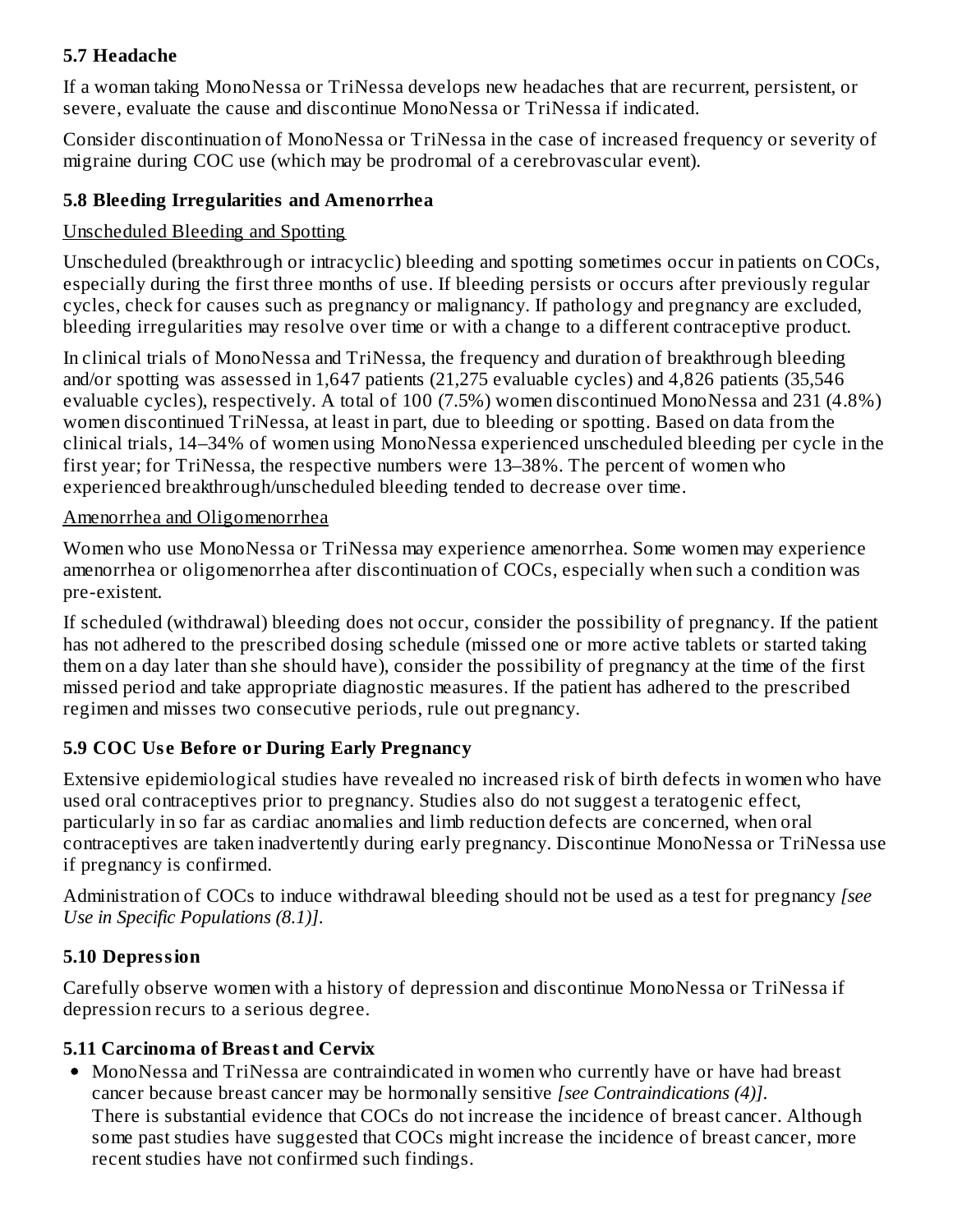Some studies suggest that COC use has been associated with an increase in the risk of cervical cancer or intraepithelial neoplasia. However, there continues to be controversy about the extent to which such findings may be due to differences in sexual behavior and other factors.

### **5.12 Effect on Binding Globulins**

The estrogen component of COCs may raise the serum concentrations of thyroxine-binding globulin, sex hormone-binding globulin, and cortisol-binding globulin. The dose of replacement thyroid hormone or cortisol therapy may need to be increased.

#### **5.13 Monitoring**

A woman who is taking COCs should have a yearly visit with her healthcare provider for a blood pressure check and for other indicated healthcare.

### **5.14 Hereditary Angioedema**

In women with hereditary angioedema, exogenous estrogens may induce or exacerbate symptoms of angioedema.

### **5.15 Chloasma**

Chloasma may occasionally occur, especially in women with a history of chloasma gravidarum. Women with a tendency to chloasma should avoid exposure to the sun or ultraviolet radiation while taking MonoNessa or TriNessa.

# **6 ADVERSE REACTIONS**

The following serious adverse reactions with the use of COCs are discussed elsewhere in labeling:

- Serious cardiovascular events and stroke *[see Boxed Warning and Warnings and Precautions (5.1)]*
- Vascular events *[see Warnings and Precautions (5.1)]*
- Liver disease *[see Warnings and Precautions (5.2)]*

Adverse reactions commonly reported by COC users are:

- Irregular uterine bleeding
- Nausea
- Breast tenderness
- Headache

# **6.1 Clinical Trial Experience**

Because clinical trials are conducted under widely varying conditions, adverse reaction rates observed in the clinical trials of a drug cannot be directly compared to rates in the clinical trials of another drug and may not reflect the rates observed in clinical practice.

#### MonoNessa

The safety of MonoNessa was evaluated in 1,647 healthy women of child-bearing potential who participated in 3 clinical trials and received at least 1 dose of MonoNessa for contraception. Two trials were randomized active-controlled trials and 1 was an uncontrolled open-label trial. In all 3 trials, subjects were followed for up to 24 cycles.

Common Adverse Reactions ( $\geq 2\%$  of subjects): The most common adverse reactions reported by at least 2% of the 1,647 women were the following in order of decreasing incidence: headache/migraine (32.9%), abdominal/gastrointestinal pain (7.8%), vaginal infection (8.4%), genital discharge (6.8%), breast issues (including breast pain, discharge, and enlargement) (6.3%), mood disorders (including depression and mood altered) (5.0%), flatulence (3.2%), nervousness (2.9%), and rash (2.6%).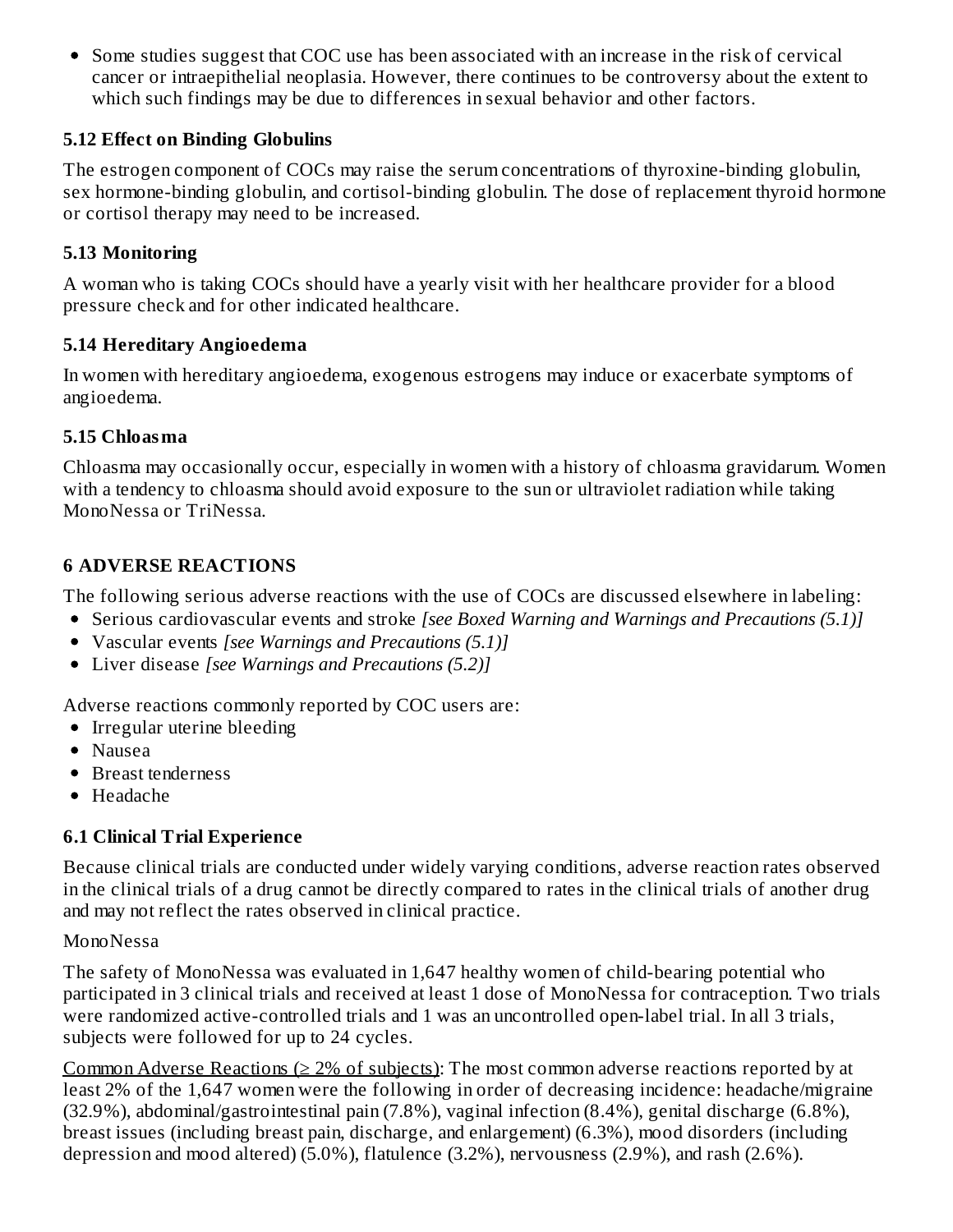Adverse Reactions Leading to Study Discontinuation: Over the three trials, between 11 to 21% of subjects discontinued the trial due to an adverse reaction. The most common adverse reactions ( $\geq 1\%$ ) leading to discontinuation were: metrorrhagia (6.9%), nausea/vomiting (5.0%), headache (4.1%), mood disorders (including depression and mood altered) (2.4%), premenstrual syndrome (1.7%), hypertension (1.4%), breast pain (1.4%), nervousness (1.3%), amenorrhea (1.1%), dysmenorrhea (1.1%), weight increased (1.1%), and flatulence (1.1%).

Serious Adverse Reactions: breast cancer (1 subject), mood disorders including depression, irritability, and mood swings (1 subject), myocardial infarction (1 subject), and venous thromboembolic events including pulmonary embolism (1 subject) and deep vein thrombosis (DVT) (1 subject).

### TriNessa

The safety of TriNessa was evaluated in 4,826 healthy women of child-bearing potential who participated in 6 clinical trials and received at least 1 dose of TriNessa for contraception. Two trials were randomized active-controlled trials and 4 were uncontrolled open-label trials. In 3 trials, subjects were followed for up to 24 cycles; in 2 trials, subjects were followed for up to 12 cycles; and in 1 trial, subjects were followed for up to 6 cycles.

Common Adverse Reactions ( $\geq$  2% of subjects): The most common adverse reactions reported by at least 2% of the 4,826 women were the following in order of decreasing incidence: headache/migraine (33.6%), breast issues (including breast pain, enlargement, and discharge) (8.0%), vaginal infection (7.1%), abdominal/gastrointestinal pain (5.6%), mood disorders (including mood alteration and depression) (3.8%), genital discharge (3.2%), and changes in weight (including weight fluctuation, increased or decreased) (2.5%).

Adverse Reactions Leading to Study Discontinuation: Over the trials, between 9 to 27% of subjects discontinued the trial due to an adverse reaction. The most common adverse reactions ( $\geq$ 1%) leading to discontinuation were: metrorrhagia (4.3%), nausea/vomiting (2.8%), headache/migraine (2.4%), mood disorders (including depression and mood altered) (1.1%), and weight increased (1.1%).

Serious Adverse Reactions: breast cancer (1 subject), carcinoma of the cervix *in situ* (1 subject), hypertension (1 subject), and migraine (2 subjects).

# **6.2 Postmarketing Experience**

The following additional adverse drug reactions have been reported from worldwide postmarketing experience with norgestimate/ethinyl estradiol. Because these reactions are reported voluntarily from a population of uncertain size, it is not always possible to reliably estimate their frequency or establish a causal relationship to drug exposure.

*Infections and Infestations*: Urinary tract infection;

*Neoplasms Benign, Malignant and Unspecified (Incl. Cysts and Polyps)*: Breast cancer, benign breast neoplasm, hepatic adenoma, focal nodular hyperplasia, breast cyst;

*Immune System Disorders*: Hypersensitivity;

*Metabolism and Nutrition Disorders*: Dyslipidemia;

*Psychiatric Disorders*: Anxiety, insomnia;

*Nervous System Disorders*: Syncope, convulsion, paresthesia, dizziness;

*Eye Disorders*: Visual impairment, dry eye, contact lens intolerance;

*Ear and Labyrinth Disorders*: Vertigo;

*Cardiac Disorders*: Tachycardia, palpitations;

*Vascular Events*: Deep vein thrombosis, pulmonary embolism, retinal vascular thrombosis, hot flush, venous thrombosis (including Budd Chiari Syndrome and hepatic vein thrombosis);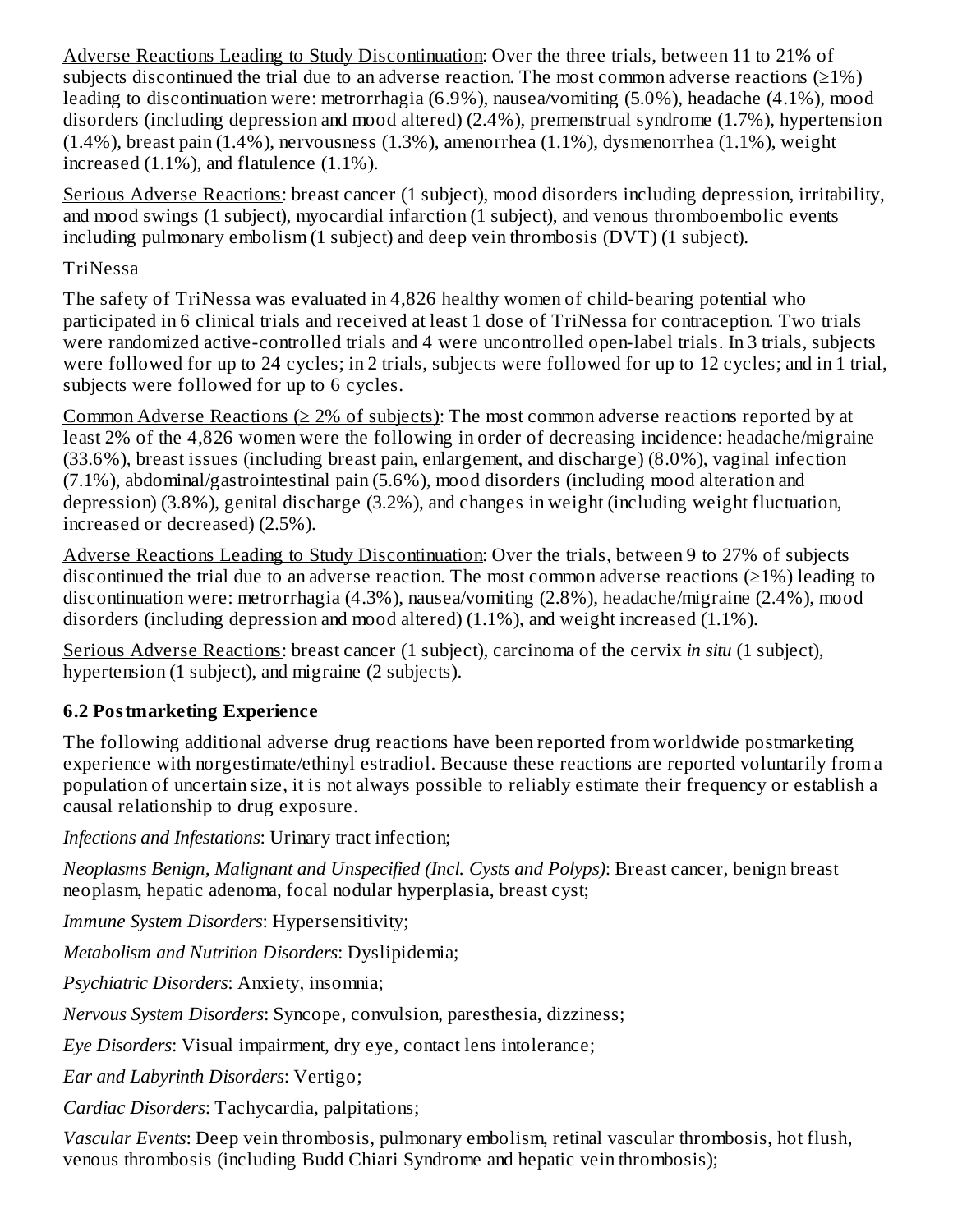*Arterial Events:* Arterial thromboembolism, myocardial infarction, cerebrovascular accident;

*Respiratory, Thoracic and Mediastinal Disorders*: Dyspnea;

*Gastrointestinal Disorders*: Pancreatitis, abdominal distension, diarrhea, constipation;

*Hepatobiliary Disorders:* Hepatitis;

*Skin and Subcutaneous Tissue Disorders*: Angioedema, erythema nodosum, hirsutism, night sweats, hyperhidrosis, photosensitivity reaction, urticaria, pruritus, acne;

*Musculoskeletal, Connective Tissue, and Bone Disorders*: Muscle spasms, pain in extremity, myalgia, back pain;

*Reproductive System and Breast Disorders*: Ovarian cyst, suppressed lactation, vulvovaginal dryness;

*General Disorders and Administration Site Conditions*: Chest pain, asthenic conditions.

# **7 DRUG INTERACTIONS**

Consult the labeling of concurrently used drugs to obtain further information about interactions with hormonal contraceptives or the potential for enzyme alterations.

No drug-drug interaction studies were conducted with MonoNessa or TriNessa.

# **7.1 Effects of Other Drugs on Combined Oral Contraceptives**

# Substances decreasing the plasma concentrations of COCs:

Drugs or herbal products that induce certain enzymes, including cytochrome P450 3A4 (CYP3A4), may decrease the plasma concentrations of COCs and potentially diminish the effectiveness of COCs or increase breakthrough bleeding. Some drugs or herbal products that may decrease the effectiveness of hormonal contraceptives include phenytoin, barbiturates, carbamazepine, bosentan, felbamate, griseofulvin, oxcarbazepine, rifampicin, topiramate, rifabutin, rufinamide, aprepitant, and products containing St. John's wort. Interactions between hormonal contraceptives and other drugs may lead to breakthrough bleeding and/or contraceptive failure. Counsel women to use an alternative method of contraception or a back-up method when enzyme inducers are used with COCs, and to continue back-up contraception for 28 days after discontinuing the enzyme inducer to ensure contraceptive reliability.

Colesevelam: Colesevelam, a bile acid sequestrant, given together with a COC, has been shown to significantly decrease the AUC of EE. The drug interaction between the contraceptive and colesevelam was decreased when the two drug products were given 4 hours apart.

# Substances increasing the plasma concentrations of COCs:

Co-administration of atorvastatin or rosuvastatin and certain COCs containing ethinyl estradiol (EE) increase AUC values for EE by approximately 20–25%. Ascorbic acid and acetaminophen may increase plasma EE concentrations, possibly by inhibition of conjugation. CYP3A4 inhibitors such as itraconazole, voriconazole, fluconazole, grapefruit juice, or ketoconazole may increase plasma hormone concentrations.

#### Human immunodeficiency virus (HIV)/Hepatitis C virus (HCV) protease inhibitors and non-nucleoside reverse transcriptase inhibitors:

Significant changes (increase or decrease) in the plasma concentrations of estrogen and/or progestin have been noted in some cases of co-administration with HIV protease inhibitors (decrease [e.g., nelfinavir, ritonavir, darunavir/ritonavir, (fos)amprenavir/ritonavir, lopinavir/ritonavir, and tipranavir/ritonavir] or increase [e.g., indinavir and atazanavir/ritonavir])/HCV protease inhibitors (decrease [e.g., boceprevir and telaprevir]) or with non-nucleoside reverse transcriptase inhibitors (decrease [e.g., nevirapine] or increase [e.g., etravirine]).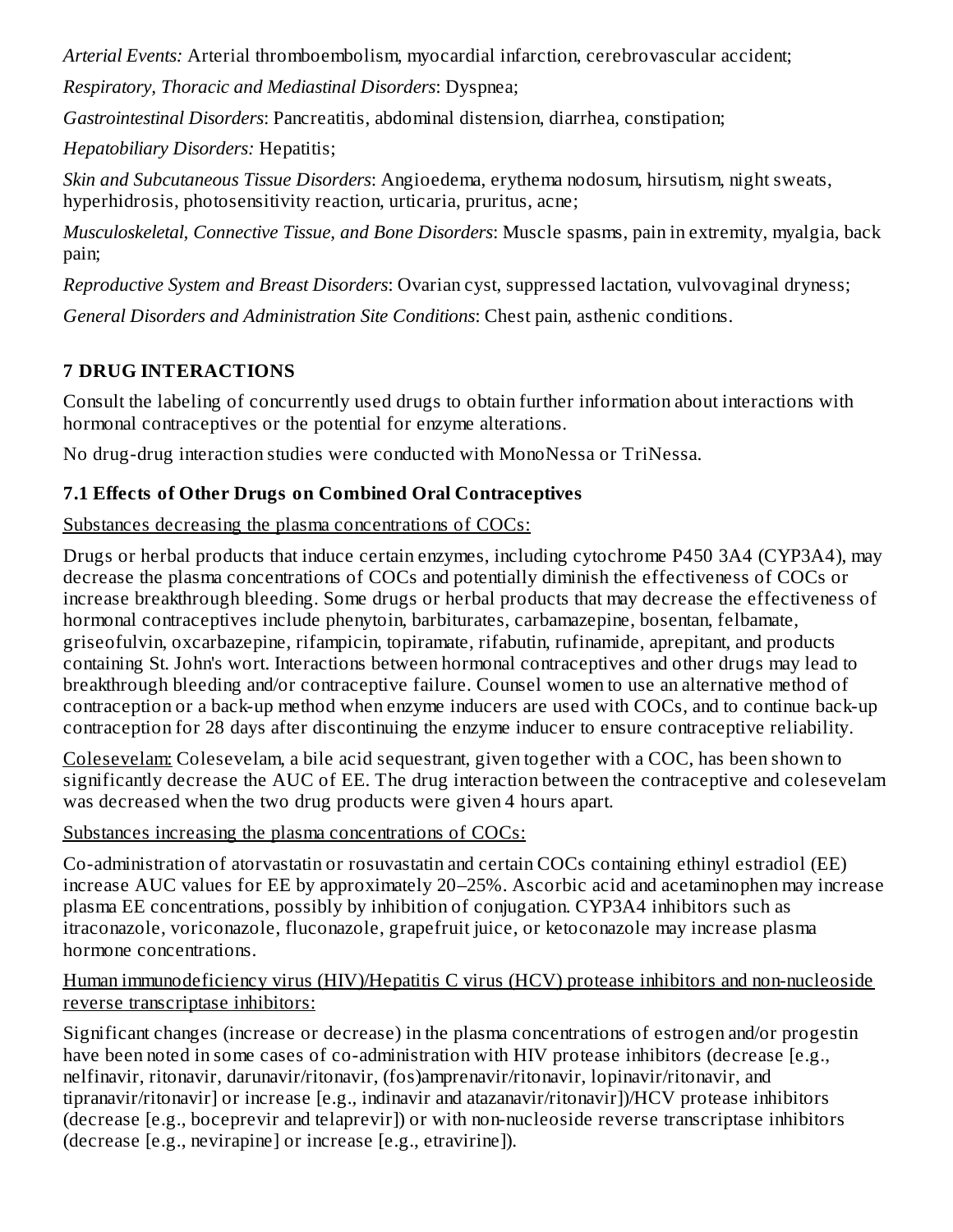# **7.2 Effects of Combined Oral Contraceptives on Other Drugs**

- COCs containing EE may inhibit the metabolism of other compounds (e.g., cyclosporine, prednisolone, theophylline, tizanidine, and voriconazole) and increase their plasma concentrations.
- COCs have been shown to decrease plasma concentrations of acetaminophen, clofibric acid, morphine, salicylic acid, temazepam and lamotrigine. Significant decrease in plasma concentration of lamotrigine has been shown, likely due to induction of lamotrigine glucuronidation. This may reduce seizure control; therefore, dosage adjustments of lamotrigine may be necessary. Women on thyroid hormone replacement therapy may need increased doses of thyroid hormone because the serum concentration of thyroid-binding globulin increases with use of COCs.

# **7.3 Interference with Laboratory Tests**

The use of contraceptive steroids may influence the results of certain laboratory tests, such as coagulation factors, lipids, glucose tolerance, and binding proteins.

# **7.4 Concomitant Us e with HCV Combination Therapy – Liver Enzyme Elevation**

Do not co-administer MonoNessa or TriNessa with HCV drug combinations containing ombitasvir/paritaprevir/ritonavir, with or without dasabuvir, due to potential for ALT elevations *[see Warnings and Precautions (5.3)].*

# **8 USE IN SPECIFIC POPULATIONS**

# **8.1 Pregnancy**

There is little or no increased risk of birth defects in women who inadvertently use COCs during early pregnancy. Epidemiologic studies and meta-analyses have not found an increased risk of genital or nongenital birth defects (including cardiac anomalies and limb reduction defects) following exposure to low dose COCs prior to conception or during early pregnancy.

Do not administer COCs to induce withdrawal bleeding as a test for pregnancy. Do not use COCs during pregnancy to treat threatened or habitual abortion.

# **8.3 Nursing Mothers**

Advise the nursing mother to use other forms of contraception, when possible, until she has weaned her child. COCs can reduce milk production in breastfeeding mothers. This is less likely to occur once breastfeeding is well-established; however, it can occur at any time in some women. Small amounts of oral contraceptive steroids and/or metabolites are present in breast milk.

# **8.4 Pediatric Us e**

Safety and efficacy of MonoNessa Tablets and TriNessa Tablets have been established in women of reproductive age. Efficacy is expected to be the same for post-pubertal adolescents under the age of 18 and for users 18 years and older. Use of this product before menarche is not indicated.

There was no significant difference between TriNessa Tablets and placebo in mean change in total lumbar spine (L1–L4) and total hip bone mineral density between baseline and Cycle 13 in 123 adolescent females with anorexia nervosa in a double-blind, placebo-controlled, multicenter, one-year treatment duration clinical trial for the Intent To Treat (ITT) population.

# **8.5 Geriatric Us e**

MonoNessa and TriNessa have not been studied in postmenopausal women and are not indicated in this population.

# **8.6 Hepatic Impairment**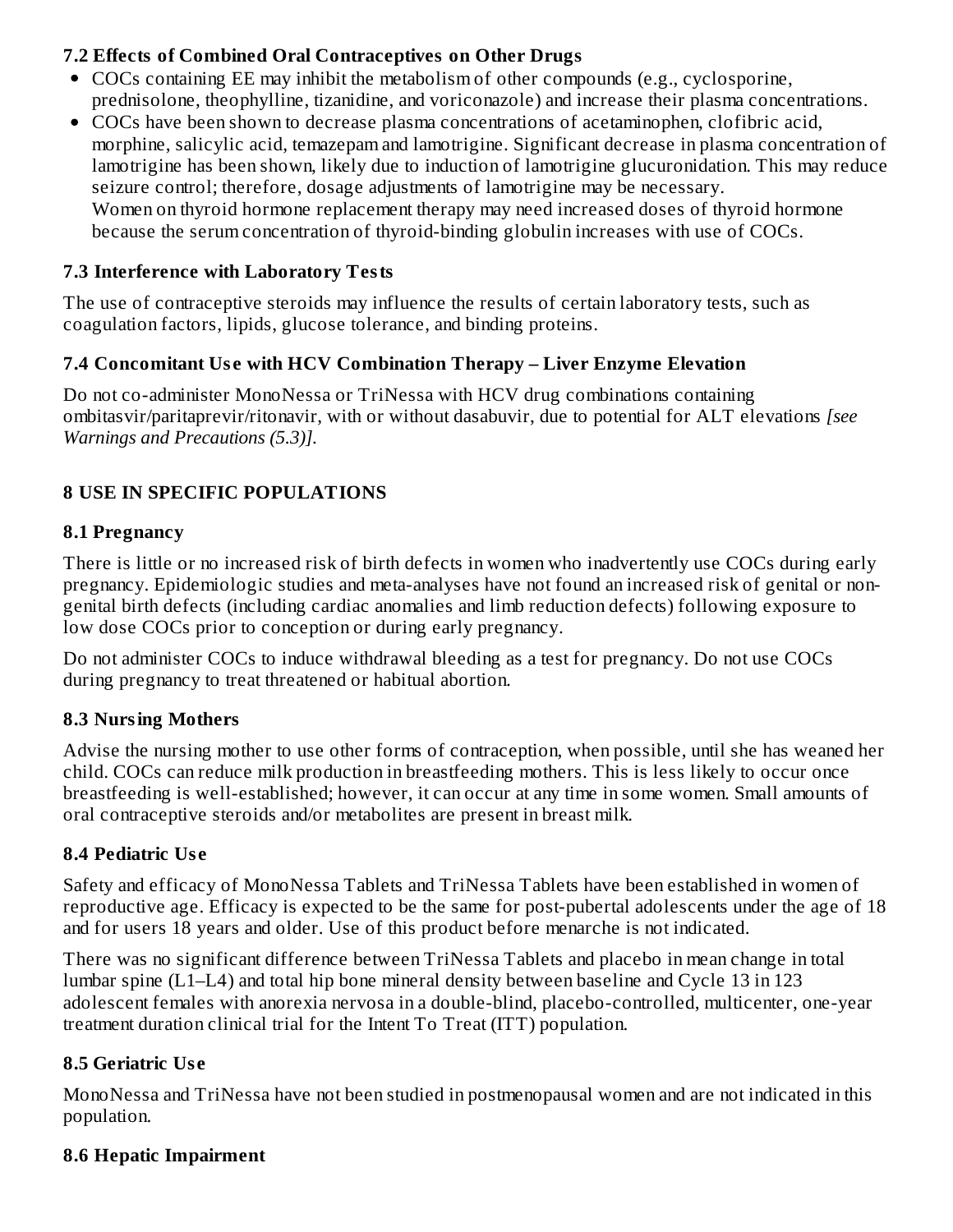The pharmacokinetics of MonoNessa and TriNessa have not been studied in subjects with hepatic impairment. However, steroid hormones may be poorly metabolized in patients with hepatic impairment. Acute or chronic disturbances of liver function may necessitate the discontinuation of COC use until markers of liver function return to normal and COC causation has been excluded. *[See Contraindications (4) and Warnings and Precautions (5.2)*.*]*

# **8.7 Renal Impairment**

The pharmacokinetics of MonoNessa and TriNessa have not been studied in women with renal impairment.

# **10 OVERDOSAGE**

There have been no reports of serious ill effects from overdosage of oral contraceptives, including ingestion by children. Overdosage may cause withdrawal bleeding in females and nausea.

# **11 DESCRIPTION**

Each of the following products is a combination oral contraceptive containing the progestational compound norgestimate and the estrogenic compound ethinyl estradiol. Norgestimate is designated as (18,19-Dinor-17-pregn-4-en-20-yn-3-one,17-(acetyloxy)-13-ethyl-, oxime, $(17\alpha)$ - $(+)$ -) and ethinyl estradiol is designated as  $(19$ -nor-17 $\alpha$ -pregna, 1,3,5 $(10)$ -trien-20-yne-3,17-diol).

MonoNessa

- Each active blue tablet contains 0.250 mg of norgestimate and 0.035 mg of ethinyl estradiol. Inactive ingredients include carnauba wax, croscarmellose sodium, FD & C Blue No. 2 Aluminum Lake, hypromellose, lactose, magnesium stearate, microcrystalline cellulose, polyethylene glycol, polysorbate 80, purified water, and titanium dioxide.
- Each dark green placebo tablet containing only inert ingredients, as follows: FD & C Blue No. 2 Aluminum Lake, ferric oxide, lactose, magnesium stearate, polyethylene glycol, pregelatinized corn starch, purified water, polyvinyl alcohol, talc, and titanium dioxide.

# TriNessa

- Each active white tablet contains 0.180 mg of norgestimate and 0.035 mg of ethinyl estradiol. Inactive ingredients include carnauba wax, croscarmellose sodium, hypromellose, lactose, magnesium stearate, microcrystalline cellulose, polyethylene glycol, purified water, and titanium dioxide.
- Each active light blue tablet contains 0.215 mg of norgestimate and 0.035 mg of ethinyl estradiol. Inactive ingredients include carnauba wax, croscarmellose sodium, FD & C Blue No. 2 Aluminum Lake, hypromellose, lactose, magnesium stearate, microcrystalline cellulose, polyethylene glycol, purified water, and titanium dioxide.
- Each active blue tablet contains 0.250 mg of norgestimate and 0.035 mg of ethinyl estradiol. Inactive ingredients include carnauba wax, croscarmellose sodium, FD & C Blue No. 2 Aluminum Lake, hypromellose, lactose, magnesium stearate, microcrystalline cellulose, polyethylene glycol, polysorbate 80, purified water, and titanium dioxide.
- Each dark green placebo tablet contains only inert ingredients, as follows: FD & C Blue No. 2  $\bullet$ Aluminum Lake, ferric oxide, lactose, magnesium stearate, polyethylene glycol, pregelatinized corn starch, purified water, polyvinyl alcohol, talc, and titanium dioxide.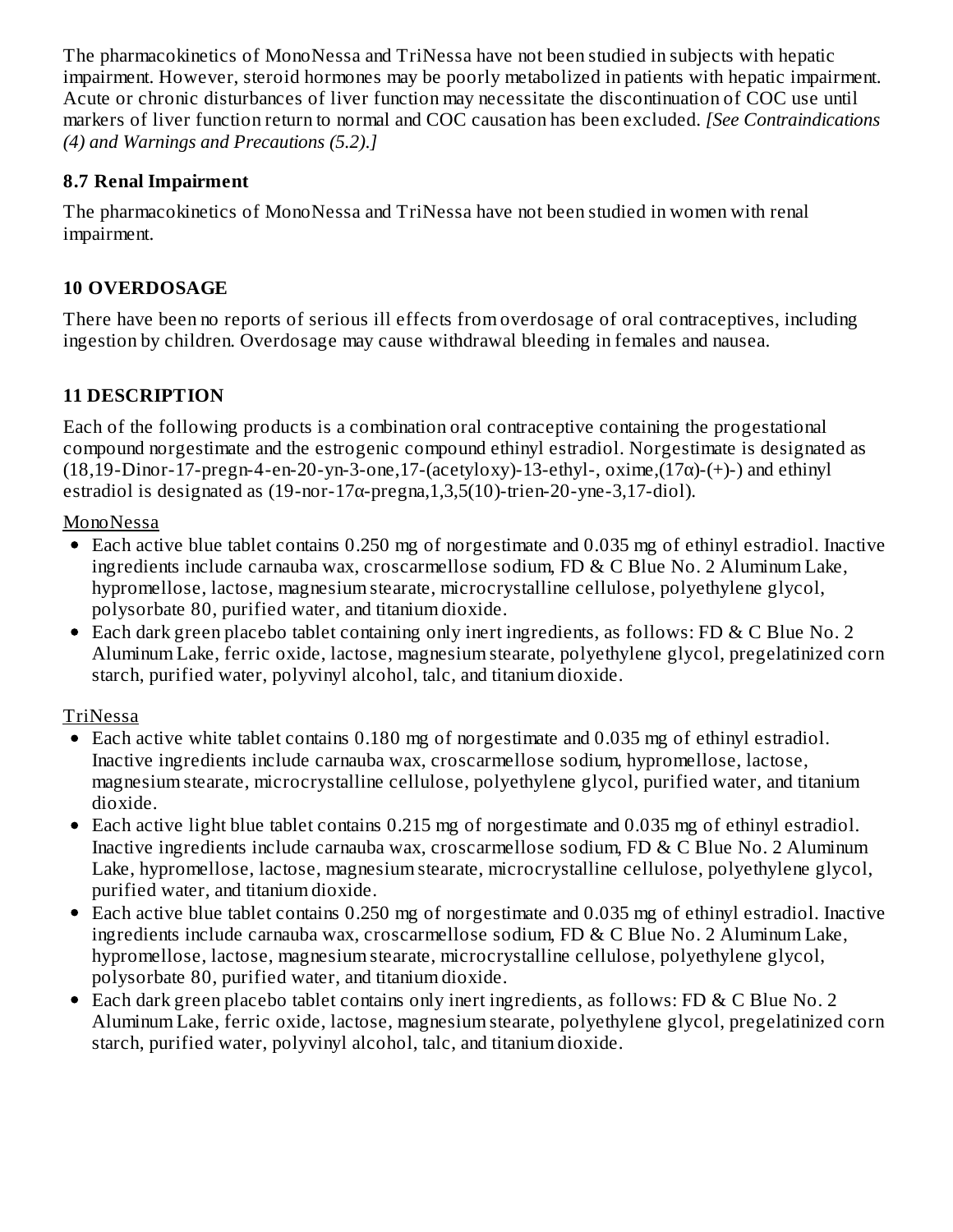

### **12 CLINICAL PHARMACOLOGY**

#### **12.1 Mechanism of Action**

• Oral Contraception

COCs lower the risk of becoming pregnant primarily by suppressing ovulation. Other possible mechanisms may include cervical mucus changes that inhibit sperm penetration and endometrial changes that reduce the likelihood of implantation.

• Acne

Acne is a skin condition with a multifactorial etiology, including androgen stimulation of sebum production. While the combination of ethinyl estradiol and norgestimate increases sex hormonebinding globulin (SHBG) and decreases free testosterone, the relationship between these changes and a decrease in the severity of facial acne in otherwise healthy women with this skin condition has not been established.

#### **12.2 Pharmacodynamics**

No specific pharmacodynamic studies were conducted with MonoNessa or TriNessa.

#### **12.3 Pharmacokinetics**

#### **Absorption**

Norgestimate (NGM) and EE are rapidly absorbed following oral administration. NGM is rapidly and completely metabolized by first pass (intestinal and/or hepatic) mechanisms to norelgestromin (NGMN) and norgestrel (NG), which are the major active metabolites of norgestimate.

Peak serum concentrations of NGMN and EE are generally reached by 2 hours after administration of MonoNessa or TriNessa. Accumulation following multiple dosing of the 250 mcg NGM / 35 mcg EE dose is approximately 2-fold for NGMN and EE compared with single dose administration. The pharmacokinetics of NGMN is dose-proportional following NGM doses of 180 mcg to 250 mcg. Steady-state concentration of EE is achieved by Day 7 of each dosing cycle. Steady-state concentrations of NGMN and NG are achieved by Day 21. Non-linear accumulation (approximately 8 fold) of NG is observed as a result of high-affinity binding to SHBG, which limits its biological activity (Table 3).

#### **Table 3: Summary of NGMN, NG and EE pharmacokinetic parameters.**

**Mean (SD) Pharmacokinetic Parameters of TriNessa During a Three**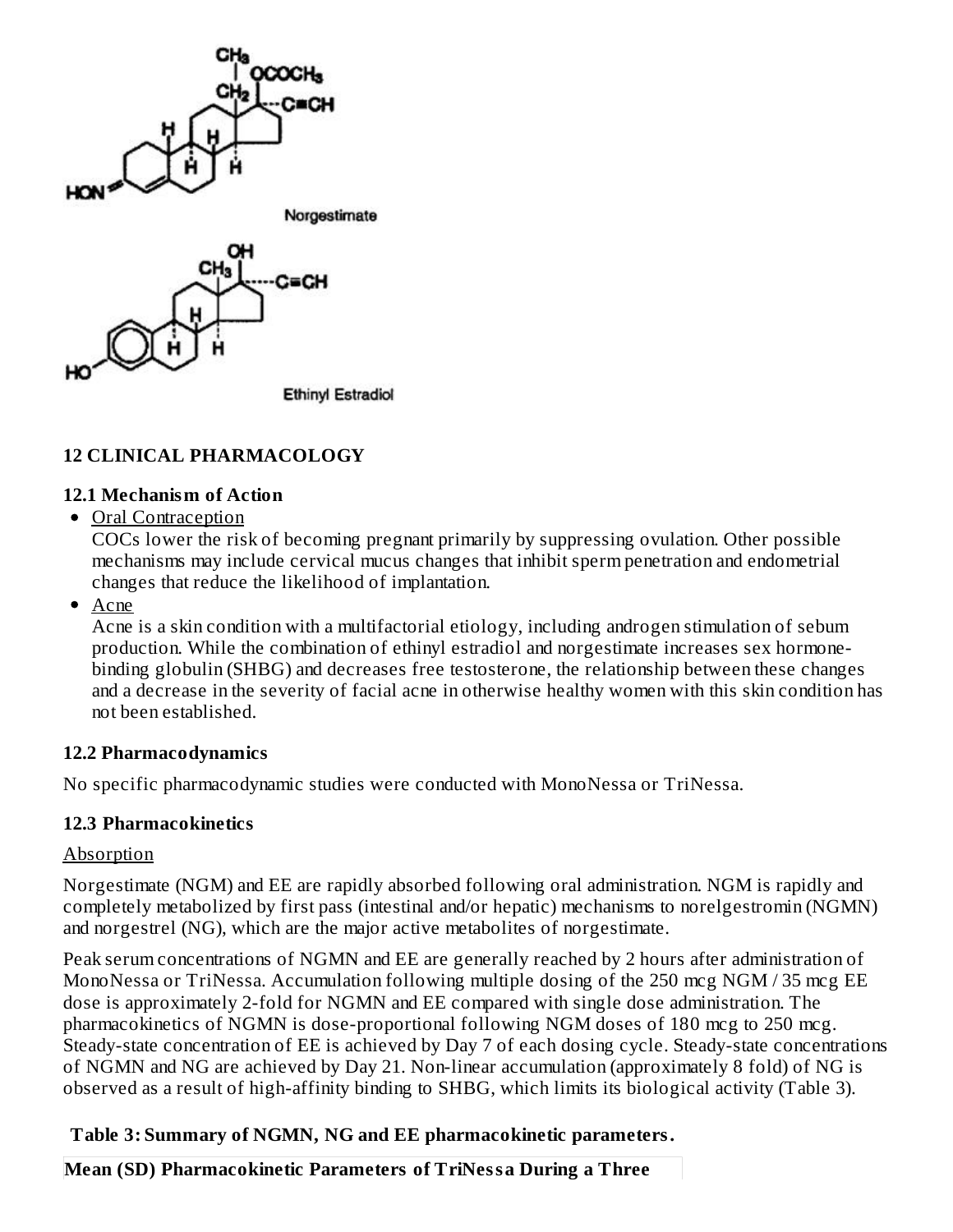| <b>Cycle Study</b>                                               |       |              |                           |                                         |               |                  |
|------------------------------------------------------------------|-------|--------------|---------------------------|-----------------------------------------|---------------|------------------|
| Analyte                                                          | Cycle | Day          | $C_{\rm max}$             | $t_{\rm max}$ (h)                       | $AUC_{0-24h}$ | $t_{1/2}$ (h)    |
| <b>NGMN</b>                                                      | 3     | 7            | 1.80(0.46)                | 1.42(0.73)                              | 15.0 (3.88)   | <b>NC</b>        |
|                                                                  |       | 14           | 2.12(0.56)                | 1.21(0.26)                              | 16.1 (4.97)   | NC               |
|                                                                  |       | 21           | 2.66 (0.47)               | 1.29(0.26)                              | 21.4 (3.46)   | 22.3(6.54)       |
| NG                                                               | 3     | 7            | 1.94(0.82)                | 3.15(4.05)                              | 34.8 (16.5)   | <b>NC</b>        |
|                                                                  |       | 14           | 3.00(1.04)                | 2.21(2.03)                              | 55.2(23.5)    | NC               |
|                                                                  |       | 21           | 3.66 (1.15)               | 2.58(2.97)                              | 69.3 (23.8)   | $ 40.2 \,(15.4)$ |
| EЕ                                                               | 3     | 7            | 124(39.5)                 | 1.27(0.26)                              | 1130 (420)    | <b>NC</b>        |
|                                                                  |       | 14           | 128 (38.4)                | 1.32(0.25)                              | 1130 (324)    | NC               |
|                                                                  |       | 21           | 126 (34.7)                | 1.31(0.56)                              | 1090 (359)    | 15.9(4.39)       |
| Mean (SD) Pharmacokinetic Parameters of MonoNessa During a Three |       |              |                           |                                         |               |                  |
| <b>Cycle Study</b>                                               |       |              |                           |                                         |               |                  |
| Analyte                                                          | Cycle | Day          | $C_{\text{max}}$          | $t_{\rm max}$ (h)                       | $AUC_{0-24h}$ | $t_{1/2}$ (h)    |
| <b>NGMN</b>                                                      |       | $\mathbf 1$  |                           | $1.78$ (0.397) $ 1.19$ (0.250)          | 9.90(3.25)    | 18.4(5.91)       |
|                                                                  | 3     | 21           |                           | $2.19(0.655)$ $ 1.43(0.680) 18.1(5.53)$ |               | 24.9 (9.04)      |
| NG                                                               |       | $\mathbf{1}$ | (0.649(0.49)   1.42(0.69) |                                         | 6.22(2.46)    | 37.8(14.0)       |
|                                                                  | 3     | 21           | 2.65(1.11)                | 1.67(1.32)                              | 48.2 (20.5)   | 45.0(20.4)       |
| EE                                                               |       | $\mathbf{1}$ | 92.2(24.5)                | 1.2(0.26)                               | 629 (138)     | 10.1(1.90)       |
|                                                                  | 3     | 21           | 147 (41.5)                | 1.13(0.23)                              | 1210 (294)    | 15.0(2.36)       |

 $C_{max}$  = peak serum concentration,  $t_{max}$  = time to reach peak serum concentration,  $AUC_{0-24h}$  = area under serum concentration vs time curve from 0 to 24 hours,  $t_{1/2}$  = elimination half-life, NC = not calculated. NGMN and NG:  $C_{max} = ng/mL$ ,  $AUC_{0-24h} = h \cdot ng/mL$  $EE: C_{max} = pg/mL$ ,  $AUC_{0-24h} = h \cdot pg/mL$ 

# *Food Effect*

The effect of food on the pharmacokinetics of MonoNessa or TriNessa has not been studied.

#### Distribution

NGMN and NG are highly bound (>97%) to serum proteins. NGMN is bound to albumin and not to SHBG, while NG is bound primarily to SHBG. EE is extensively bound (>97%) to serum albumin and induces an increase in the serum concentrations of SHBG.

#### Metabolism

NGM is extensively metabolized by first-pass mechanisms in the gastrointestinal tract and/or liver. NGM's primary active metabolite is NGMN. Subsequent hepatic metabolism of NGMN occurs and metabolites include NG, which is also active, and various hydroxylated and conjugated metabolites. Although NGMN and its metabolites inhibit a variety of P450 enzymes in human liver microsomes, under the recommended dosing regimen, the *in vivo* concentrations of NGMN and its metabolites, even at the peak serum levels, are relatively low compared to the inhibitory constant (K<sub>i</sub>). EE is also metabolized to various hydroxylated products and their glucuronide and sulfate conjugates.

#### Excretion

The metabolites of NGMN and EE are eliminated by renal and fecal pathways. Following administration of  $14$ C-norgestimate, 47% (45–49%) and 37% (16–49%) of the administered radioactivity was eliminated in the urine and feces, respectively. Unchanged NGM was not detected in the urine. In addition to 17-deacetyl norgestimate, a number of metabolites of NGM have been identified in human urine following administration of radiolabeled NGM. These include 18, 19-Dinor-17-pregn-4-en-20 yn-3-one,17-hydroxy-13-ethyl,(17α)-(-);18,19-Dinor-5β-17-pregnan-20-yn,3α,17β-dihydroxy-13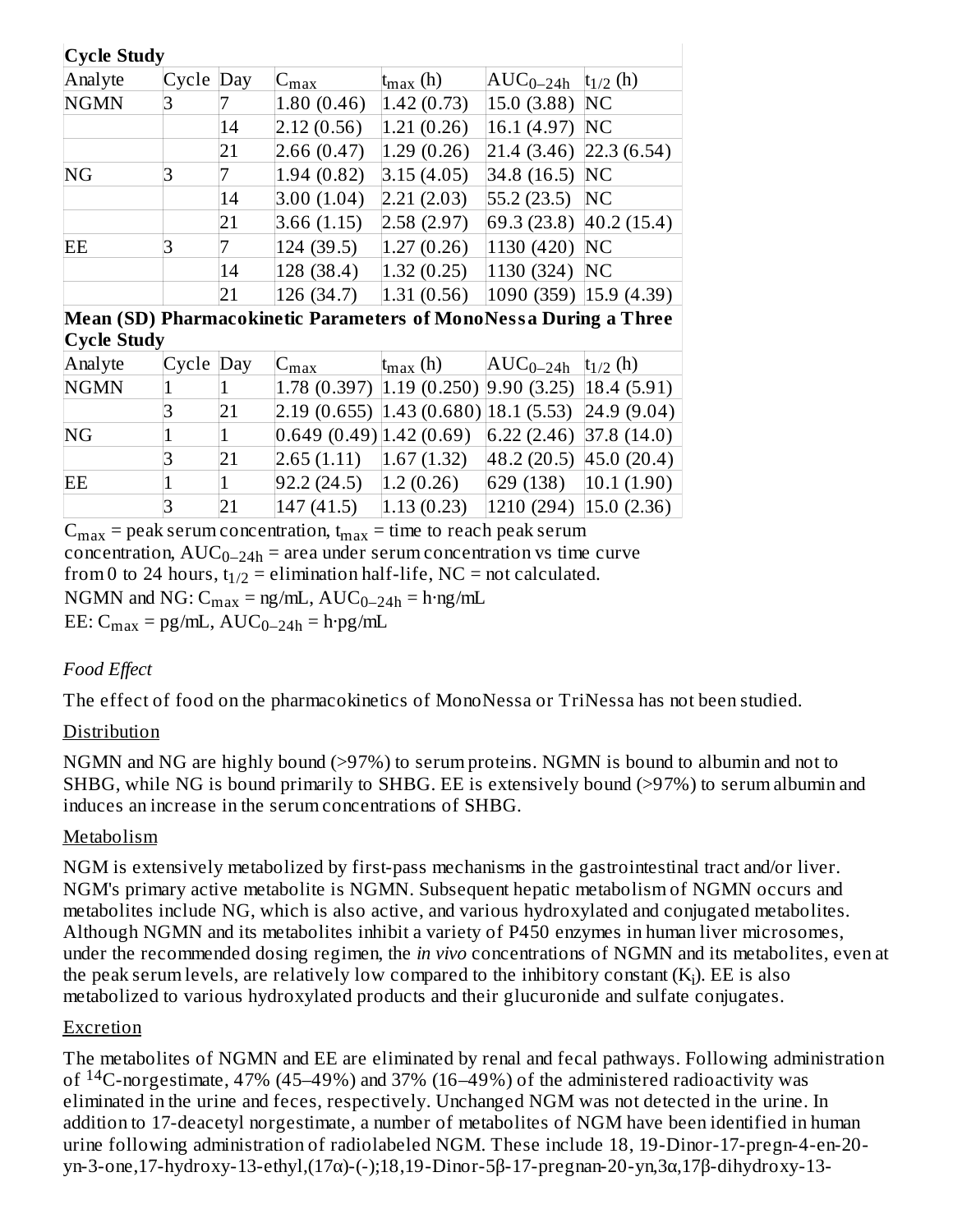ethyl,(17α), various hydroxylated metabolites and conjugates of these metabolites.

# **13 NONCLINICAL TOXICOLOGY**

# **13.1 Carcinogenesis, Mutagenesis, Impairment of Fertility**

*[See Warnings and Precautions (5.2, 5.11) and Use in Specific Populations (8.1).]*

# **14 CLINICAL STUDIES**

### **14.1 Contraception**

In three US clinical trials with MonoNessa, 1,651 women aged 18 to 38 years were studied for up to 24 cycles, proving a total of 24,272 cycles of exposure. The racial demographic was about 73–86% Caucasian, 8–13% African-American, 6–14% Hispanic with the remainder Asian or Other  $(\leq 1\%)$ . There were no exclusions on the basis of weight; the weight range for women treated was 82–303 lbs, with a mean weight of about 135 lbs. The pregnancy rate was approximately 1 pregnancy per 100 womenyears.

In four clinical trials with TriNessa, 4,756 women aged 15 to 41 years were studied for 24 cycles, providing a total of 45,244 cycles of exposure. The racial demographic was about 87–90% Caucasian, 6–10% African-American, with the remainder Asian (≤1%) or Other (2–5%). There were no exclusions on the basis of weight; the weight range for women treated was 80–310 lbs, with a mean weight of about 132 lbs. The pregnancy rate was approximately 1 pregnancy per 100 women-years.

# **14.2 Acne**

TriNessa was evaluated for the treatment of acne vulgaris in two randomized, double-blind, placebocontrolled, multicenter, six- (28 day) cycle studies. Two hundred twenty-one patients received TriNessa and 234 patients received placebo. Mean age at enrollment for both groups was 28 years. At the end of 6 months, the mean total lesion count changed from 55 to 31 (42% reduction) in patients treated with TriNessa and from 54 to 38 (27% reduction) in patients similarly treated with placebo. Table 4 summarizes the changes in lesion count for each type of lesion. Based on the investigator's global assessment conducted at the final visit, patients treated with TriNessa showed a statistically significant improvement in total lesions compared to those treated with placebo.

|                                       |               | at Basenne, mittie to Treat ropanadom<br>TriNessa<br>$(N=221)$ |               | Placebo<br>$(N=234)$     | Difference in<br>Counts<br>between<br><b>TriNessa and</b><br>Placebo at 6<br><b>Months</b> |
|---------------------------------------|---------------|----------------------------------------------------------------|---------------|--------------------------|--------------------------------------------------------------------------------------------|
| # of Lesions                          | <b>Counts</b> | $\%$<br>Reduction                                              | <b>Counts</b> | $\%$<br><b>Reduction</b> |                                                                                            |
| <b>INFLAMMATORY</b><br><b>LESIONS</b> |               |                                                                |               |                          |                                                                                            |
| <b>Baseline Mean</b>                  | 19            |                                                                | 19            |                          |                                                                                            |
| Sixth Month Mean                      | 10            | 48%                                                            | 13            | 30%                      | 3 (95% CI: -1.2,<br>5.1)                                                                   |
| NON-                                  |               |                                                                |               |                          |                                                                                            |

#### **Table 4: Acne Vulgaris Indication. Combined Results: Two Multicenter, Placebo-Controlled Trials. Obs erved Means at Six Months (LOCF) and \*at Bas eline. Intent-to-Treat Population.**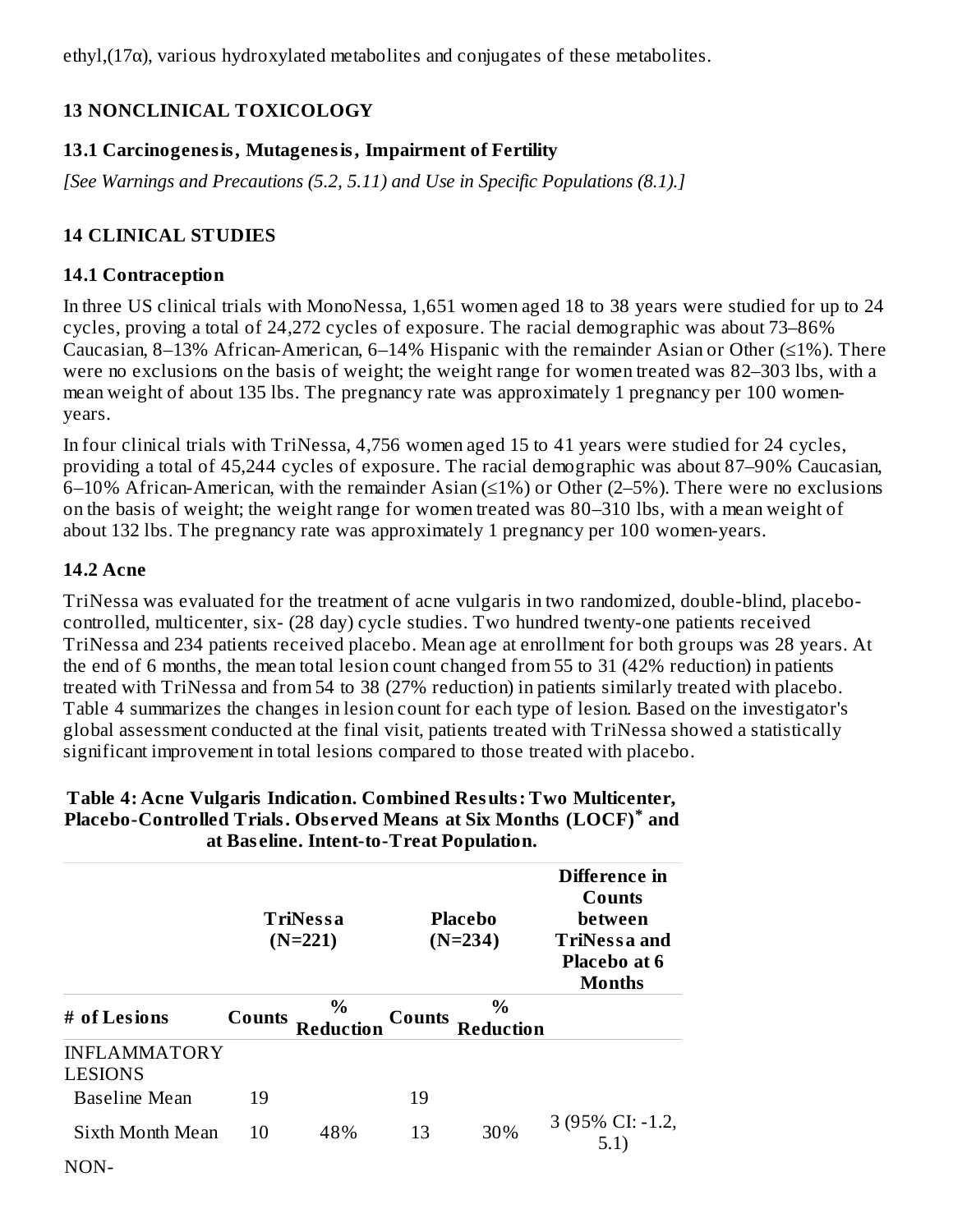| INFLAMMATORY<br><b>LESIONS</b> |    |     |    |     |                          |
|--------------------------------|----|-----|----|-----|--------------------------|
| <b>Baseline Mean</b>           | 36 |     | 35 |     |                          |
| Sixth Month Mean               | 22 | 34% | 25 | 21% | 3 (95% CI: -0.2,<br>7.8) |
| <b>TOTAL LESIONS</b>           |    |     |    |     |                          |
| <b>Baseline Mean</b>           | 55 |     | 54 |     | 7 (95% CI: 2.0,<br>11.9) |
| Sixth Month Mean               | 31 | 42% | 38 | 27% |                          |
|                                |    |     |    |     |                          |

\* LOCF: Last Observation Carried Forward

# **16 HOW SUPPLIED/STORAGE AND HANDLING**

### **16.1 How Supplied**

#### MonoNessa

MonoNessa Tablets are available in a blister card with a VERIDATE Tablet Dispenser (unfilled) and VERIDATE refills: (NDC 52544-247-28)

Each blister card (28 tablets) contains in the following order:

- 21 blue, round, biconvex, coated tablet imprinted "WPI" on one side and "526" on the other side of the tablet contains 0.250 mg norgestimate and 0.035 mg ethinyl estradiol
- 7 dark green round, biconvex, coated tablet (non-hormonal placebo) imprinted "WPI" on one side and "P" on the other side contains inert ingredients

### TriNessa

TriNessa Tablets are available in a blister card with a VERIDATE Tablet Dispenser (unfilled) and VERIDATE refills: (NDC 52544-248-28)

Each blister card (28 tablets) contains in the following order:

- 7 white, round, biconvex, coated tablet imprinted "WPI" on one side and "524" on the other side of the tablet contains 0.180 mg norgestimate and 0.035 mg ethinyl estradiol
- 7 light blue, round, biconvex, coated tablet imprinted "WPI" on one side and "525" on the other side of the tablet contains 0.215 mg norgestimate and 0.035 mg ethinyl estradiol
- 7 blue, round, biconvex, coated tablet imprinted "WPI" on one side and "526" on the other side of the tablet contains 0.250 mg norgestimate and 0.035 mg ethinyl estradiol
- 7 dark green round, biconvex, coated tablet (non-hormonal placebo) imprinted "WPI" on one side and "P" on the other side contains inert ingredients

#### **16.2 Storage Conditions**

- Store at 20–25°C (68–77°F); excursions permitted to 15° to 30°C (59° to 86°F).
- Protect from light.
- Keep out of the reach of children.

# **17 PATIENT COUNSELING INFORMATION**

See FDA-approved patient labeling (Patient Information and Instructions for Use).

Counsel patients about the following information:

- Cigarette smoking increases the risk of serious cardiovascular events from COC use, and that women who are over 35 years old and smoke should not use COCs *[see Boxed Warning]*.
- Increased risk of VTE compared to non-users of COCs is greatest after initially starting a COC or restarting (following a 4-week or greater pill-free interval) the same or a different COC *[see*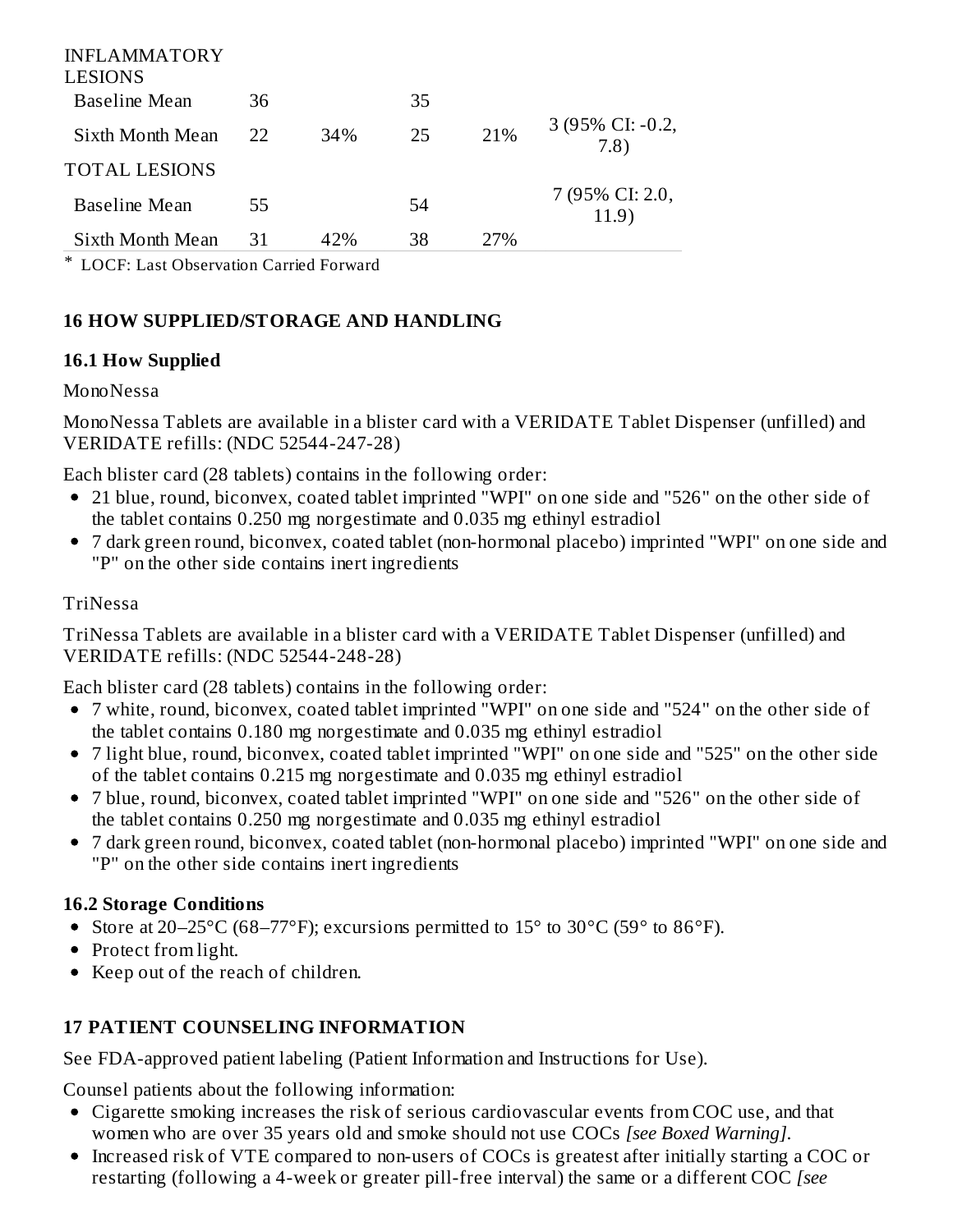*Warnings and Precautions (5.1)]*.

- MonoNessa and TriNessa do not protect against HIV infection (AIDS) and other sexually transmitted infections.
- MonoNessa and TriNessa are not to be used during pregnancy; if pregnancy occurs during use of MonoNessa or TriNessa instruct the patient to stop further use *[see Warnings and Precautions (5.9)]*.
- Take one tablet daily by mouth at the same time every day. Instruct patients what to do in the event tablets are missed *[see Dosage and Administration (2.2)]*.
- Use a back-up or alternative method of contraception when enzyme inducers are used with MonoNessa or TriNessa *[see Drug Interactions (7.1)]*.
- COCs may reduce breast milk production; this is less likely to occur if breastfeeding is well established *[see Use in Specific Populations (8.3)]*.
- Women who start COCs postpartum, and who have not yet had a period, should use an additional method of contraception until they have taken an active tablet for 7 consecutive days *[see Dosage and Administration (2.2)]*.
- Amenorrhea may occur. Consider pregnancy in the event of amenorrhea at the time of the first missed period. Rule out pregnancy in the event of amenorrhea in two or more consecutive cycles *[see Warnings and Precautions (5.8)]*.

Manufactured by: JOLLC Manati, Puerto Rico 00674 Distributed by: Actavis Pharma, Inc.

Parsippany, NJ 07054 USA

© 2015 Actavis Pharma, Inc.

**Patient Information MonoNessa [mä-nō-nes-a] TriNessa [trī-nes-a] (norgestimate and ethinyl estradiol) Tablets**

# **What is the most important information I should know about MonoNessa or TriNessa?**

**Do not us e MonoNessa or TriNessa if you smoke cigarettes and are over 35 years old.** Smoking increases your risk of serious cardiovascular side effects from hormonal birth control pills, including death from heart attack, blood clots or stroke. This risk increases with age and the number of cigarettes you smoke.

#### **What is MonoNessa or TriNessa?**

MonoNessa or TriNessa is a birth control pill (oral contraceptive) used by women to prevent pregnancy.

TriNessa is also used to treat moderate acne vulgaris in females 15 years of age and older, who have no known history of allergies or problems taking birth control pills, and have started their menstrual cycle ("period"). TriNessa should only be used to treat acne in women who want to take birth control pills to prevent pregnancy.

# **How does MonoNessa or TriNessa work for contraception?**

Your chance of getting pregnant depends on how well you follow the directions for taking your birth control pills. The better you follow the directions, the less chance you have of getting pregnant.

Based on the results of clinical studies, about 1 out of 100 women may get pregnant during the first year they use MonoNessa or TriNessa.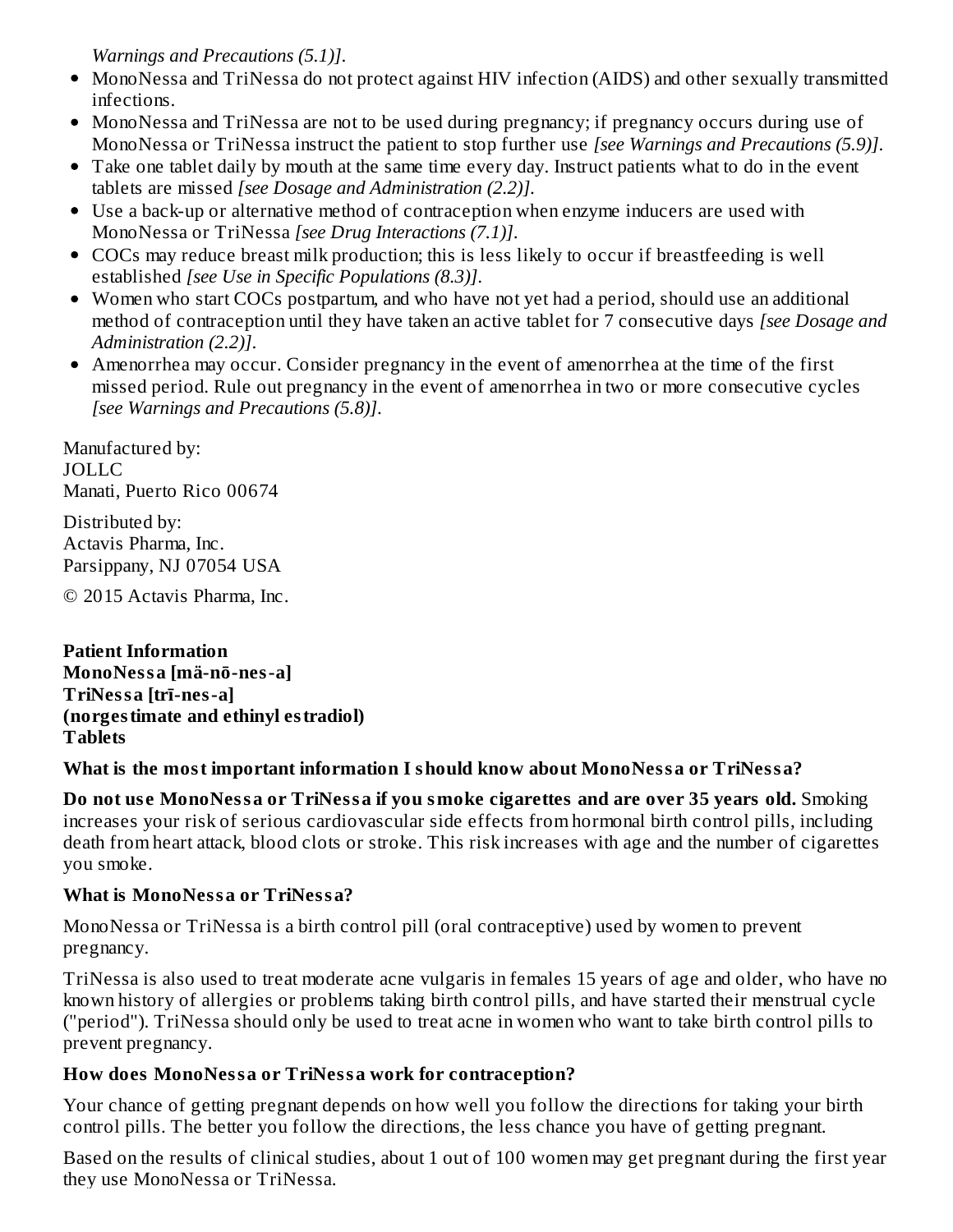The following chart shows the chance of getting pregnant for women who use different methods of birth control. Each box on the chart contains a list of birth control methods that are similar in effectiveness. The most effective methods are at the top of the chart. The box on the bottom of the chart shows the chance of getting pregnant for women who do not use birth control and are trying to get pregnant.



#### **Who should not take MonoNessa or TriNessa?**

#### **Do not take MonoNessa or TriNessa if you:**

• smoke and are over 35 years of age

they use MonoNessa or TriNessa.

- had blood clots in your arms, legs, lungs, or eyes
- had a problem with your blood that makes it clot more than normal
- have certain heart valve problems or irregular heart beat that increases your risk of having blood clots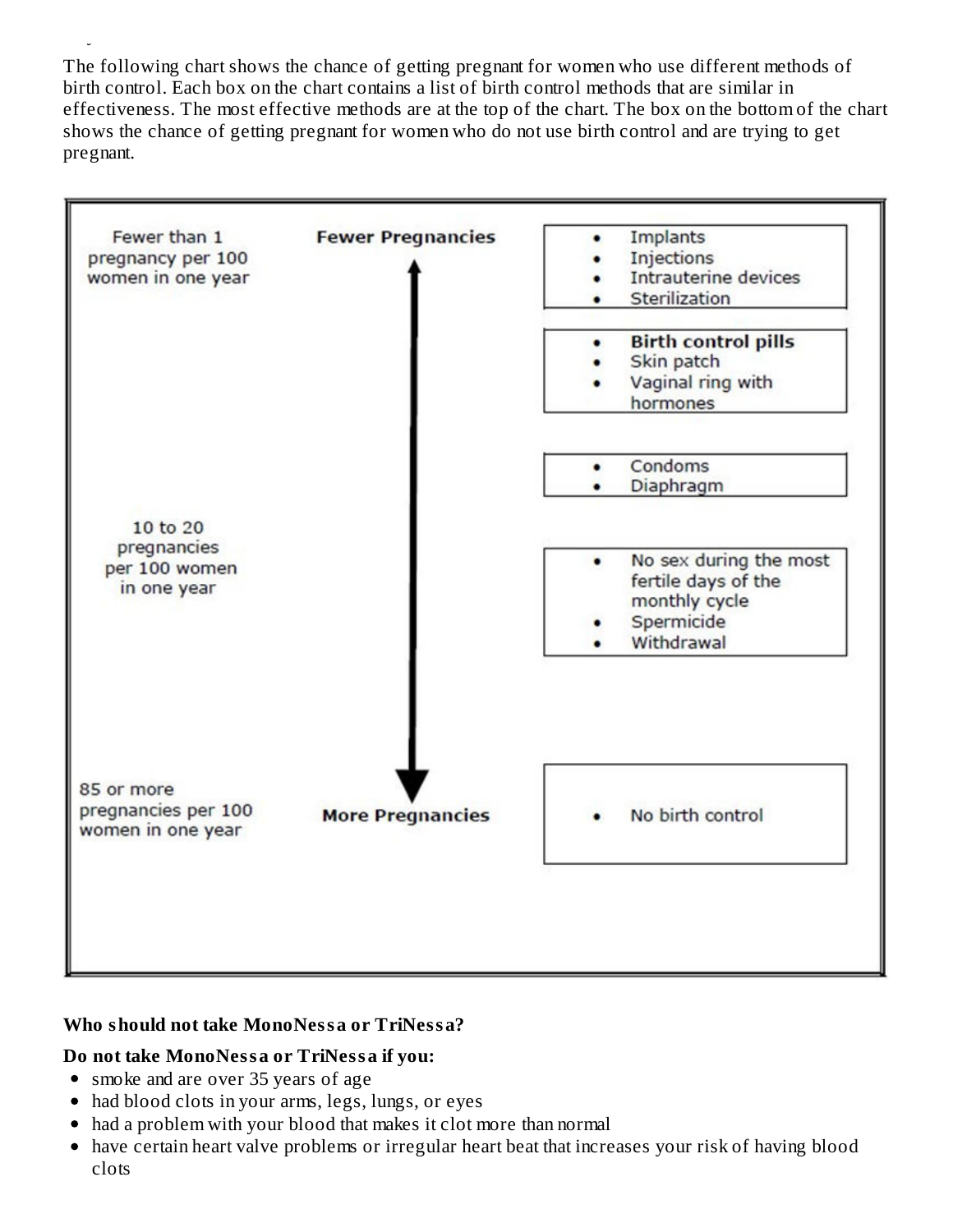- had a stroke
- had a heart attack
- have high blood pressure that cannot be controlled by medicine
- have diabetes with kidney, eye, nerve, or blood vessel damage
- have certain kinds of severe migraine headaches with aura, numbness, weakness or changes in vision, or any migraine headaches if you are over 35 years of age
- have liver problems, including liver tumors
- take any Hepatitis C drug combination containing ombitasvir/paritaprevir/ritonavir, with or without dasabuvir. This may increase levels of the liver enzyme "alanine aminotransferase" (ALT) in the blood.
- have any unexplained vaginal bleeding
- are pregnant
- had breast cancer or any cancer that is sensitive to female hormones

**If any of thes e conditions happen while you are taking MonoNessa or TriNessa, stop taking MonoNessa or TriNessa right away and talk to your healthcare provider. Us e non-hormonal contraception when you stop taking MonoNessa or TriNessa.**

### **What should I tell my healthcare provider before taking MonoNessa or TriNessa?**

# **Tell your healthcare provider if you:**

- are pregnant or think you may be pregnant
- are depressed now or have been depressed in the past
- had yellowing of your skin or eyes (jaundice) caused by pregnancy (cholestasis of pregnancy)
- are breastfeeding or plan to breastfeed. MonoNessa or TriNessa may decrease the amount of breast milk you make. A small amount of the hormones in MonoNessa or TriNessa may pass into your breast milk. Talk to your healthcare provider about the best birth control method for you while breastfeeding.

**Tell your healthcare provider about all the medicines you take,** including prescription and over-thecounter medicines, vitamins and herbal supplements.

MonoNessa or TriNessa may affect the way other medicines work, and other medicines may affect how well MonoNessa or TriNessa works.

Know the medicines you take. Keep a list of them to show your healthcare provider and pharmacist when you get a new medicine.

#### **How should I take MonoNessa or TriNessa?**

**Read the Instructions for Us e** at the end of this Patient Information**.**

#### **What are the possible s erious side effects of MonoNessa or TriNessa?**

**Like pregnancy, MonoNessa or TriNessa may caus e s erious side effects, including blood clots in your lungs, heart attack, or a stroke that may lead to death. Some other examples of s erious blood clots include blood clots in the legs or eyes.**

Serious blood clots can happen especially if you smoke, are obese, or are older than 35 years of age. Serious blood clots are more likely to happen when you:

- first start taking birth control pills
- restart the same or different birth control pills after not using them for a month or more

# **Call your healthcare provider or go to a hospital emergency room right away if you have:**

- leg pain that will not go away
- sudden severe shortness of breath
- sudden change in vision or blindness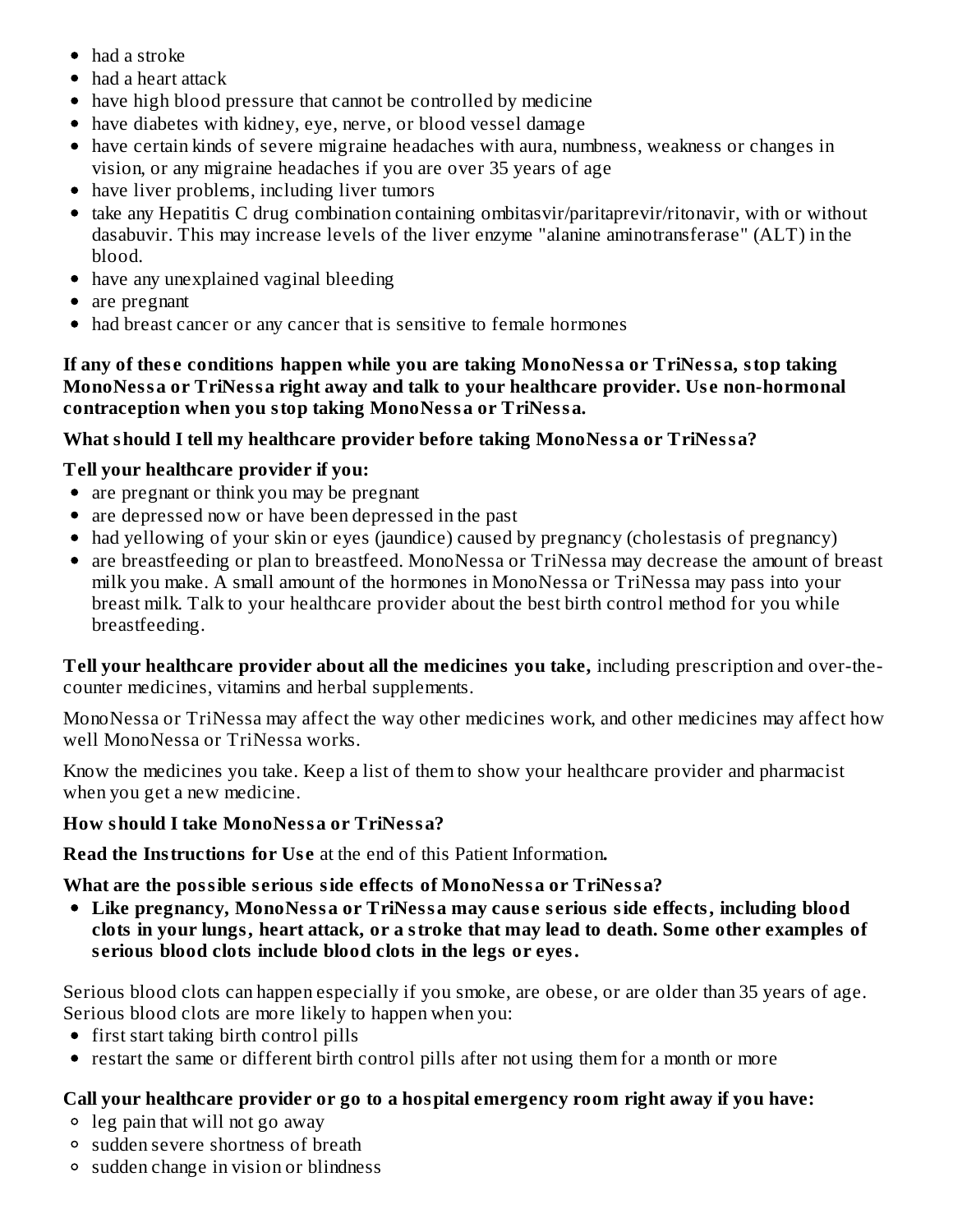- $\circ$  chest pain
- a sudden, severe headache unlike your usual headaches
- weakness or numbness in your arm or leg
- <sup>o</sup> trouble speaking

### **Other s erious side effects include:**

- **liver problems, including:**
	- rare liver tumors
	- <sup>o</sup> jaundice (cholestasis), especially if you previously had cholestasis of pregnancy. Call your healthcare provider if you have yellowing of your skin or eyes.
- **high blood pressure.** You should see your healthcare provider for a yearly check of your blood pressure.
- **gallbladder problems**
- **changes in the sugar and fat (cholesterol and triglycerides) levels in your blood**
- **new or wors ening headaches including migraine headaches**
- **irregular or unusual vaginal bleeding and spotting between your menstrual periods, especially during the first 3 months of taking MonoNessa or TriNessa.**
- **depression**
- **possible cancer in your breast and cervix**
- **swelling of your skin especially around your mouth, eyes, and in your throat (angioedema).** Call your healthcare provider if you have a swollen face, lips, mouth tongue or throat, which may lead to difficulty swallowing or breathing. Your chance of having angioedema is higher is you have a history of angioedema.
- **dark patches of skin around your forehead, nos e, cheeks and around your mouth, especially during pregnancy (chloasma).** Women who tend to get chloasma should avoid spending a long time in sunlight, tanning booths, and under sun lamps while taking MonoNessa or TriNessa. Use sunscreen if you have to be in the sunlight.

# **What are the most common side effects of MonoNessa or TriNessa?**

- headache (migraine)
- breast pain or tenderness, enlargement or discharge
- stomach pain, discomfort, and gas
- vaginal infections and discharge
- mood changes, including depression
- nervousness
- changes in weight
- $\bullet$  skin rash

These are not all the possible side effects of MonoNessa or TriNessa. For more information, ask your healthcare provider or pharmacist.

You may report side effects to the FDA at 1-800-FDA-1088**.**

# **What els e should I know about taking MonoNessa or TriNessa?**

- If you are scheduled for any lab tests, tell your healthcare provider you are taking MonoNessa or TriNessa. Certain blood tests may be affected by MonoNessa or TriNessa.
- MonoNessa or TriNessa does not protect against HIV infection (AIDS) and other sexually transmitted infections.

# **How should I store MonoNessa or TriNessa?**

- Store MonoNessa or TriNessa at room temperature between 68°F to 77°F (20°C to 25°C).
- Keep MonoNessa or TriNessa and all medicines out of the reach of children.
- Store away from light.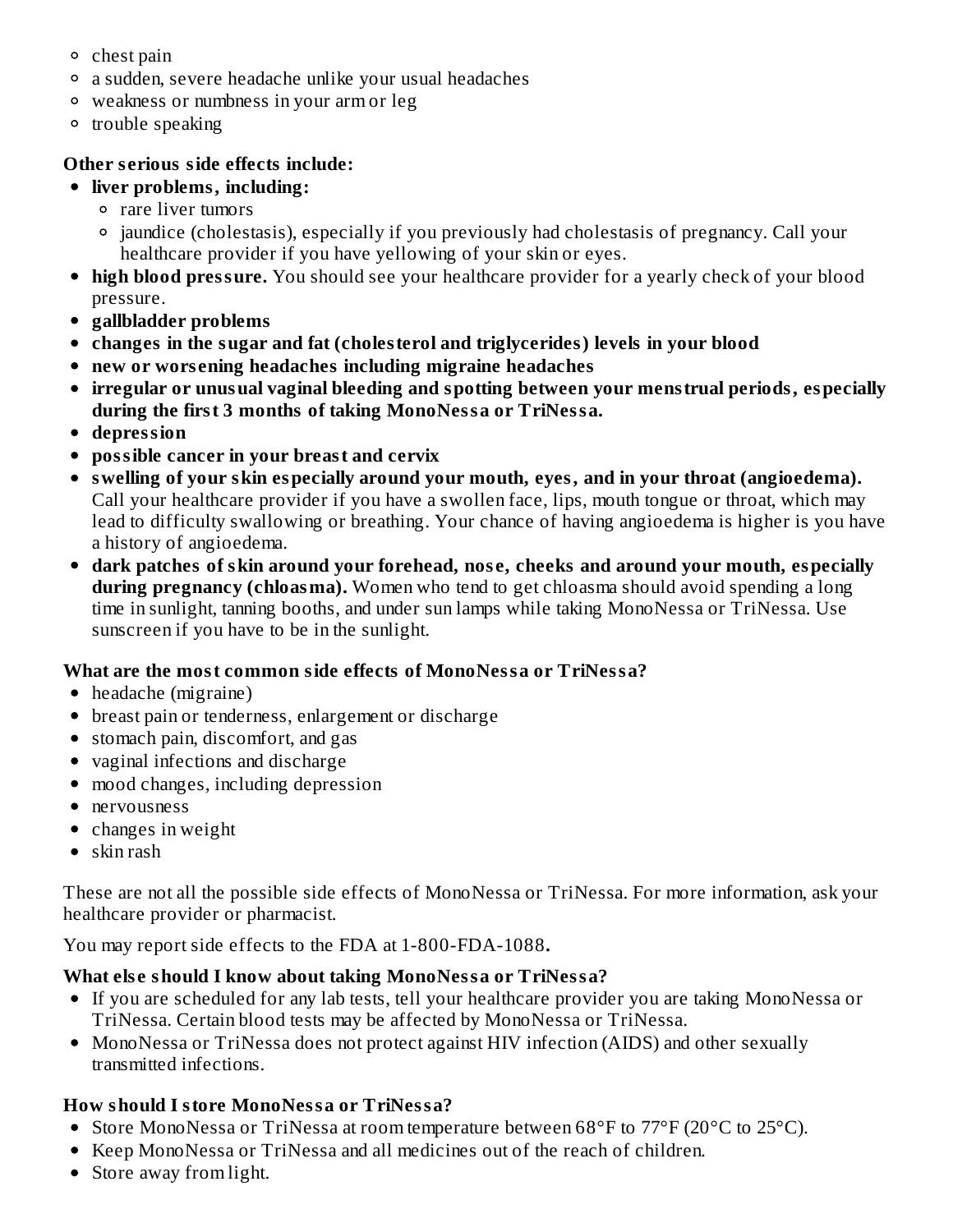### **General information about the safe and effective us e of MonoNessa or TriNessa.**

Medicines are sometimes prescribed for purposes other than those listed in a Patient Information leaflet. Do not use MonoNessa or TriNessa for a condition for which it was not prescribed. Do not give MonoNessa or TriNessa to other people, even if they have the same symptoms that you have.

This Patient Information summarizes the most important information about MonoNessa or TriNessa. You can ask your pharmacist or healthcare provider for information about MonoNessa or TriNessa that is written for health professionals*.*

For more information, call 1-800-272-5525.

#### **Do birth control pills caus e cancer?**

Birth control pills do not seem to cause breast cancer. However, if you have breast cancer now, or have had it in the past, do not use birth control pills because some breast cancers are sensitive to hormones.

Women who use birth control pills may have a slightly higher chance of getting cervical cancer. However, this may be due to other reasons such as having more sexual partners.

#### **What if I want to become pregnant?**

You may stop taking the pill whenever you wish. Consider a visit with your healthcare provider for a pre-pregnancy checkup before you stop taking the pill.

#### **What should I know about my period when taking MonoNessa or TriNessa?**

Your periods may be lighter and shorter than usual. Some women may miss a period. Irregular vaginal bleeding or spotting may happen while you are taking MonoNessa or TriNessa, especially during the first few months of use. This usually is not a serious problem. It is important to continue taking your pills on a regular schedule to prevent a pregnancy.

#### **What are the ingredients in MonoNessa or TriNessa?**

#### **MonoNessa:**

**Active ingredients:** Each blue pill contains norgestimate and ethinyl estradiol.

#### **Inactive ingredients:**

Blue pills: carnauba wax, croscarmellose sodium, FD & C Blue No. 2 Aluminum Lake, hypromellose, lactose, magnesium stearate, microcrystalline cellulose, polyethylene glycol, polysorbate 80, purified water, and titanium dioxide.

Dark-green pills: FD & C Blue No. 2 Aluminum Lake, ferric oxide, lactose, magnesium stearate, polyethylene glycol, pregelatinized corn starch, purified water, polyvinyl alcohol, talc, and titanium dioxide.

#### **TriNessa:**

**Active ingredients:** Each white, light-blue, and blue pill contains norgestimate and ethinyl estradiol.

#### **Inactive ingredients:**

White pills: carnauba wax, croscarmellose sodium, hypromellose, lactose, magnesium stearate, microcrystalline cellulose, polyethylene glycol, purified water, and titanium dioxide.

Light-blue pills: carnauba wax, croscarmellose sodium, FD & C Blue No. 2 Aluminum Lake, hypromellose, lactose, magnesium stearate, microcrystalline cellulose, polyethylene glycol, purified water, and titanium dioxide.

Blue pills: carnauba wax, croscarmellose sodium, FD & C Blue No. 2 Aluminum Lake, hypromellose, lactose, magnesium stearate, microcrystalline cellulose, polyethylene glycol, polysorbate 80, purified water, and titanium dioxide.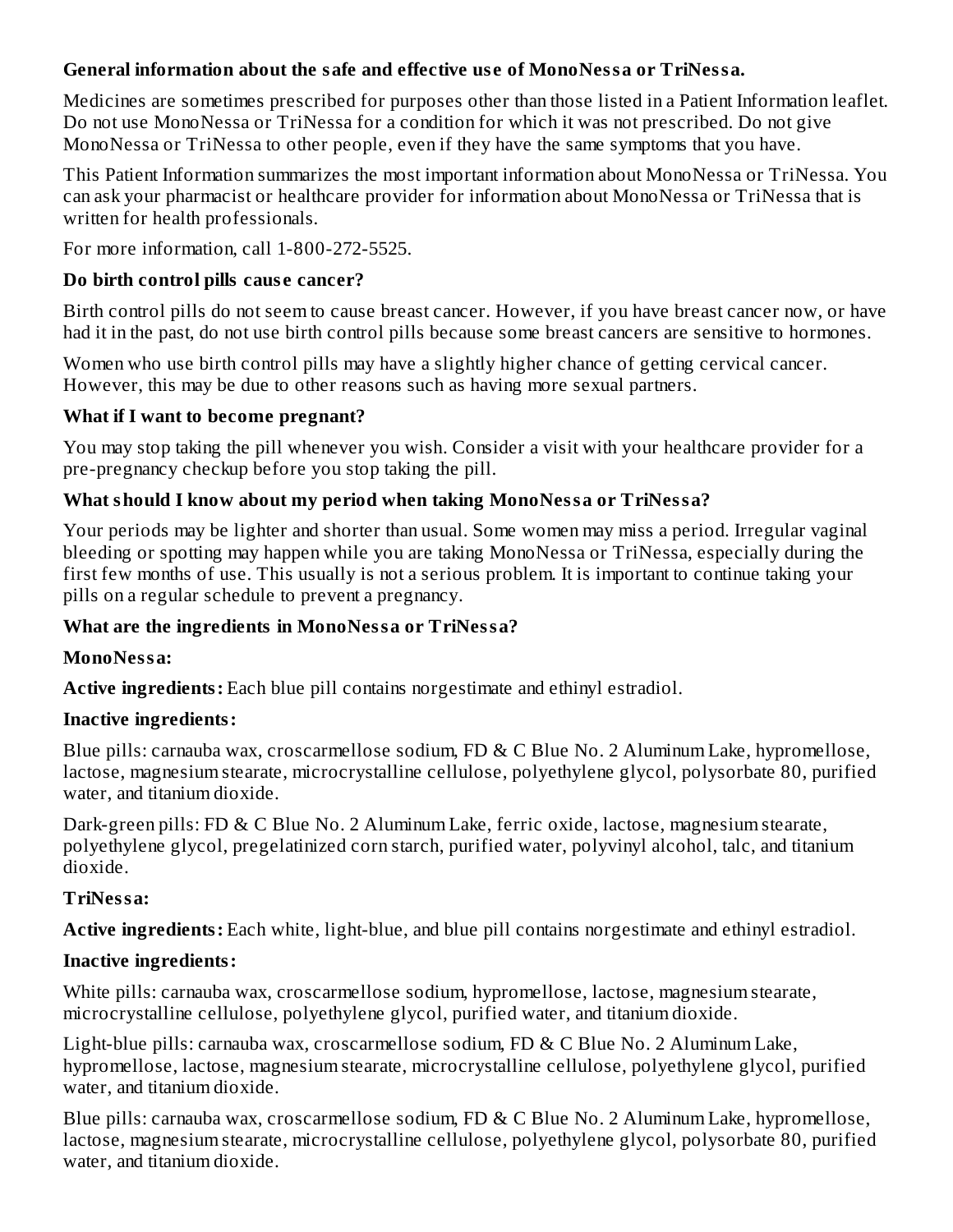Dark-green pills: FD & C Blue No. 2 Aluminum Lake, ferric oxide, lactose, magnesium stearate, polyethylene glycol, pregelatinized corn starch, purified water, polyvinyl alcohol, talc, and titanium dioxide.

#### **Instructions For Us e MonoNessa [mä-nō-nes-a] TriNessa [trī-nes-a] (norgestimate and ethinyl estradiol) Tablets**

# **Important Information about taking MonoNessa or TriNessa**

- Take **1** pill every day at the same time. Take the pills in the order directed on your pill dispenser.
- Do not skip your pills, even if you do not have sex often. If you miss pills (including starting the pack late) **you could get pregnant**. The more pills you miss, the more likely you are to get pregnant.
- If you have trouble remembering to take MonoNessa or TriNessa, talk to your healthcare provider. When you first start taking MonoNessa or TriNessa, spotting or light bleeding in between your periods may occur. Contact your healthcare provider if this does not go away after a few months.
- You may feel sick to your stomach (nauseous), especially during the first few months of taking MonoNessa or TriNessa. If you feel sick to your stomach, do not stop taking the pill. The problem will usually go away. If your nausea does not go away, call your healthcare provider.
- Missing pills can also cause spotting or light bleeding, even when you take the missed pills later. On the days you take 2 pills to make up for missed pills (see **What should I do if I miss any MonoNessa or TriNessa pills?** below), you could also feel a little sick to your stomach.
- It is not uncommon to miss a period. However, if you miss a period and have not taken MonoNessa or TriNessa according to directions, or miss **2** periods in a row, or feel like you may be pregnant, call your healthcare provider. If you have a positive pregnancy test, you should stop taking MonoNessa or TriNessa.
- If you have vomiting or diarrhea within **3–4** hours of taking your pill, take another pill of the same color from your extra pill dispenser. If you do not have an extra pill dispenser, take the next pill in your pill dispenser. Continue taking all your remaining pills in order. Start the first pill of your next pill dispenser the day after finishing your current pill dispenser. This will be 1 day earlier than originally scheduled. Continue on your new schedule.
- If you have vomiting or diarrhea for more than 1 day, your birth control pills may not work as well. Use an additional birth control method, like condoms and a spermicide, until you check with your healthcare provider.
- Stop taking MonoNessa or TriNessa at least **4** weeks before you have major surgery and do not restart after the surgery without asking your healthcare provider. Be sure to use other forms of contraception (like condoms and spermicide) during this time period.

# **Before you start taking MonoNessa or TriNessa:**

- Decide what time of day you want to take your pill. It is important to take it at the same time every day and in the order as directed on your pill dispenser.
- Have backup contraception (condoms and spermicide) available and if possible, an extra full pack of pills as needed.

# **When should I start taking MonoNessa or TriNessa?**

### **If you start taking MonoNessa or TriNessa and you have not us ed a hormonal birth control method before:**

• There are 2 ways to start taking your birth control pills. You can either start on a Sunday (Sunday Start) or on the first day (Day 1) of your natural menstrual period (Day 1 Start). Your healthcare provider should tell you when to start taking your birth control pill.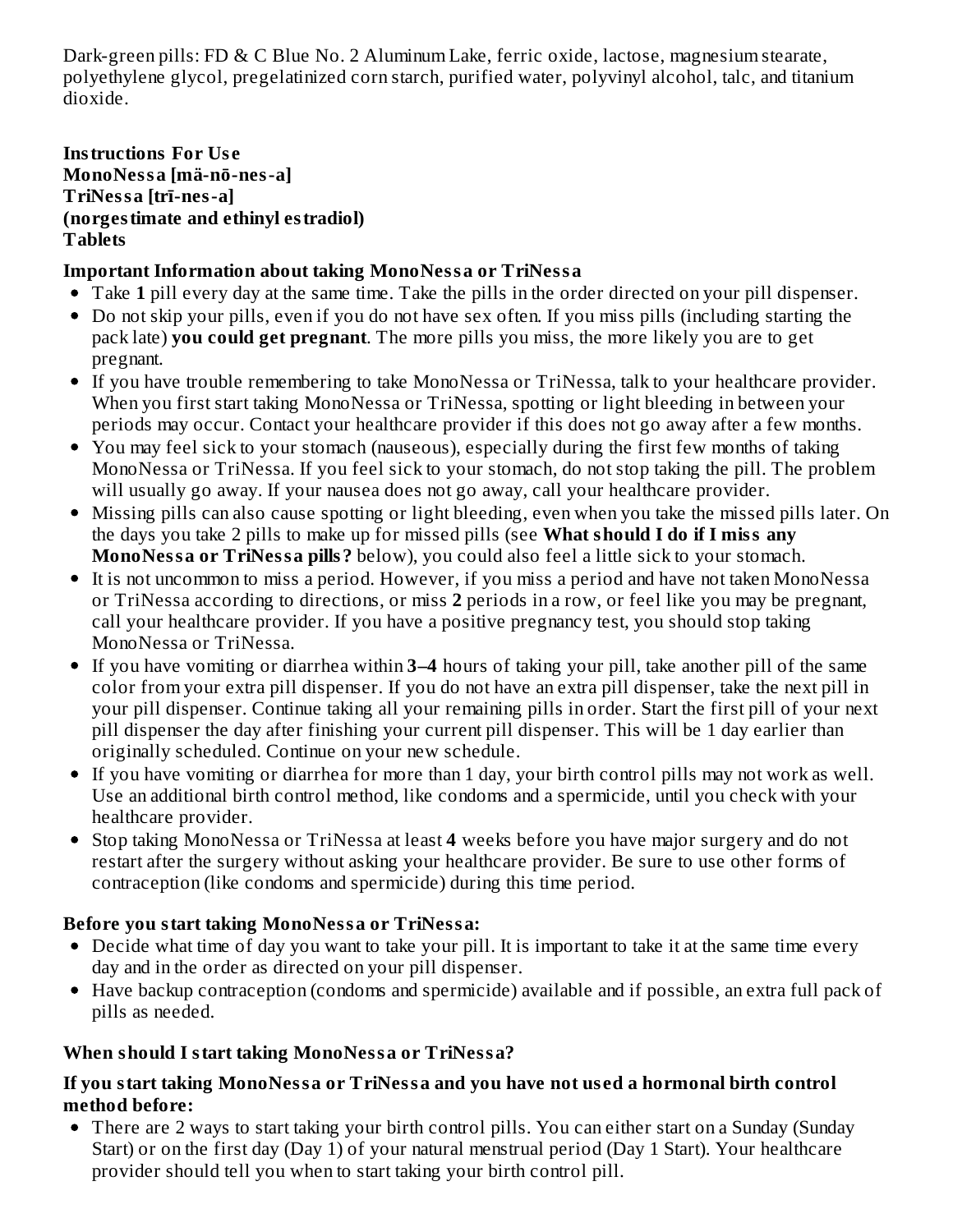If you use the Sunday Start, use non-hormonal back-up contraception such as condoms and spermicide for the first **7** days that you take MonoNessa or TriNessa. You do not need back-up contraception if you use the Day 1 Start.

# **If you start taking MonoNessa or TriNessa and you are switching from another birth control pill:**

- Start your new MonoNessa or TriNessa pack on the same day that you would start the next pack of your previous birth control method.
- Do not continue taking the pills from your previous birth control pack.

#### **If you start taking MonoNessa or TriNessa and previously us ed a vaginal ring or transdermal patch:**

Start using MonoNessa or TriNessa on the day you would have reapplied the next ring or patch.

#### **If you start taking MonoNessa or TriNessa and you are switching from a progestin-only method such as an implant or injection:**

Start taking MonoNessa or TriNessa on the day of removal of your implant or on the day when you would have had your next injection.

#### **If you start taking MonoNessa or TriNessa and you are switching from an intrauterine device or system (IUD or IUS):**

- Start taking MonoNessa or TriNessa on the day of removal of your IUD or IUS.
- You do not need back-up contraception if your IUD or IUS is removed on the first day (Day 1) of your period. If your IUD or IUS is removed on any other day, use non-hormonal back-up contraception such as condoms and spermicide for the first **7** days that you take MonoNessa or TriNessa.

# **Keep a calendar to track your period:**

**If this is the first time** you are taking birth control pills, read, "**When should I start taking MonoNessa or TriNessa?**" above. Follow these instructions for either a **Sunday Start** or a **Day 1 Start**.

# **Sunday Start:**

You will use a **Sunday Start** if your healthcare provider told you to take your first pill on a Sunday.

- Take pill **1** on the Sunday **after your period starts.**
- If your period starts on a Sunday, take pill "**1**" that day and refer to Day 1 Start instructions below.
- Take **1** pill every day in the order on the pill dispenser at the same time each day for **28** days.
- After taking the last pill on **Day 28** from the pill dispenser, start taking the first pill from a new pack, on the same day of the week as the first pack (Sunday). Take the first pill in the new pack whether or not you are having your period.
- Use non-hormonal back-up contraception such as condoms and spermicide for the first **7** days of the first cycle that you take MonoNessa or TriNessa.

# **Day 1 Start:**

You will use a **Day 1 Start** if your doctor told you to take your first pill (Day 1) on the **first day of your period**.

- Take **1** pill every day in the order of the pill dispenser, at the same time each day, for **28** days.
- After taking the last pill on **Day 28** from the pill dispenser, start taking the first pill from a new pack, on the same day of the week as the first pack. Take the first pill in the new pack whether or not you are having your period.

# **MonoNessa or TriNessa comes in a VERIDATE pill dispens er. Read the instructions below for using your VERIDATE pill dispens er.**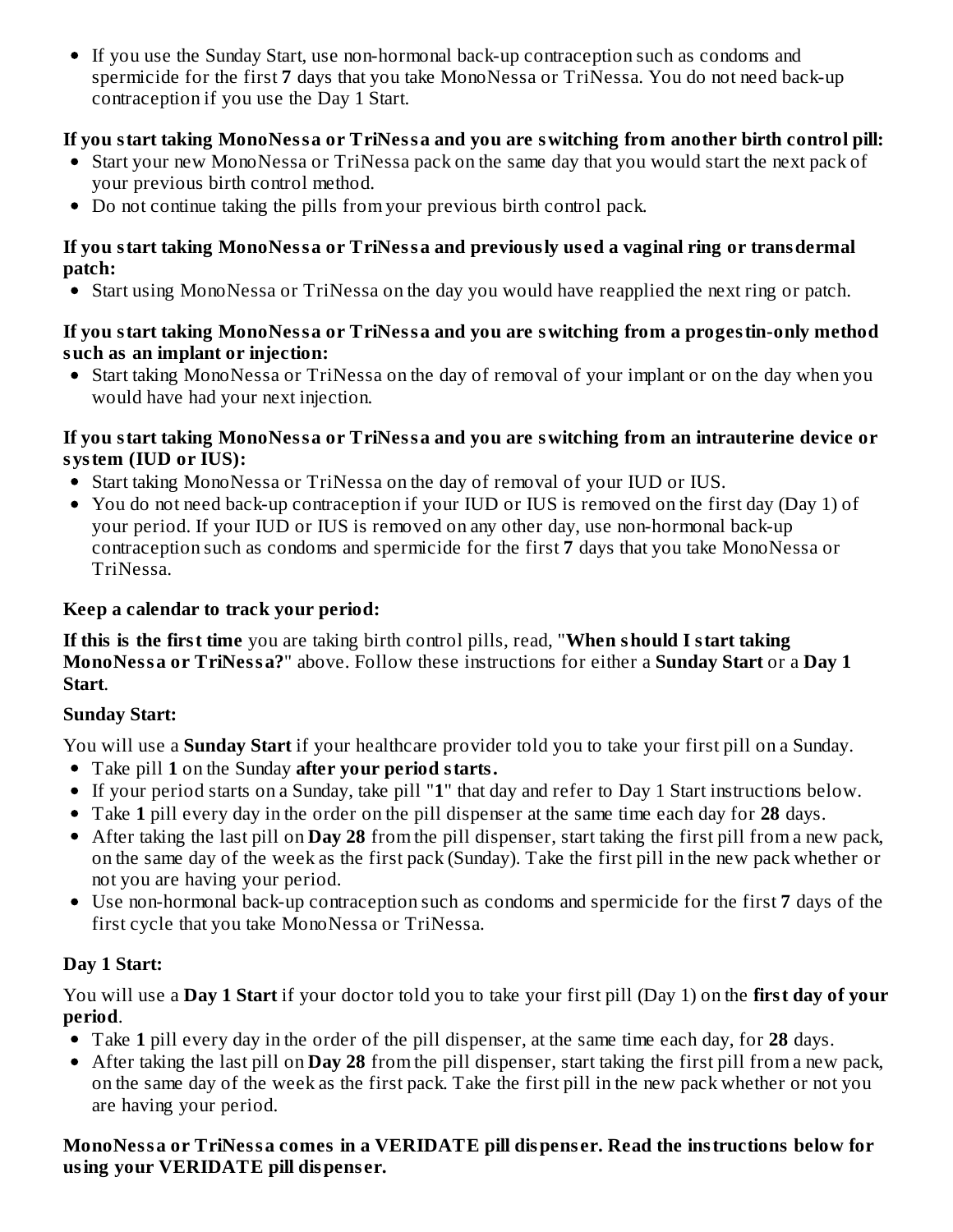#### **Instructions for using your VERIDATE pill dispens er:**

Each VERIDATE pill dispenser has **28** pills. **See Figure A**.

#### **MonoNessa**

- **21** blue pills with hormones, for **Days 1 to 21**
- **7** dark green pills (without hormones), for **Days 22 to 28**

#### **TriNessa**

- **7** white pills with hormone, for **Days 1 to 7**
- **7** light-blue pills with hormone, for **Days 8 to 14**
- **7** blue pills with hormones, for **Days 15 to 21**
- **7** dark green pills (without hormones), for **Days 22 to 28**









**Figure B**

**Step 1.** Place the refill in the VERIDATE Pill Dispenser so that the "**V**" notch in the refill is at the top of the dispenser. Press the refill down so that it fits firmly under all the nibs. **See Figure B**.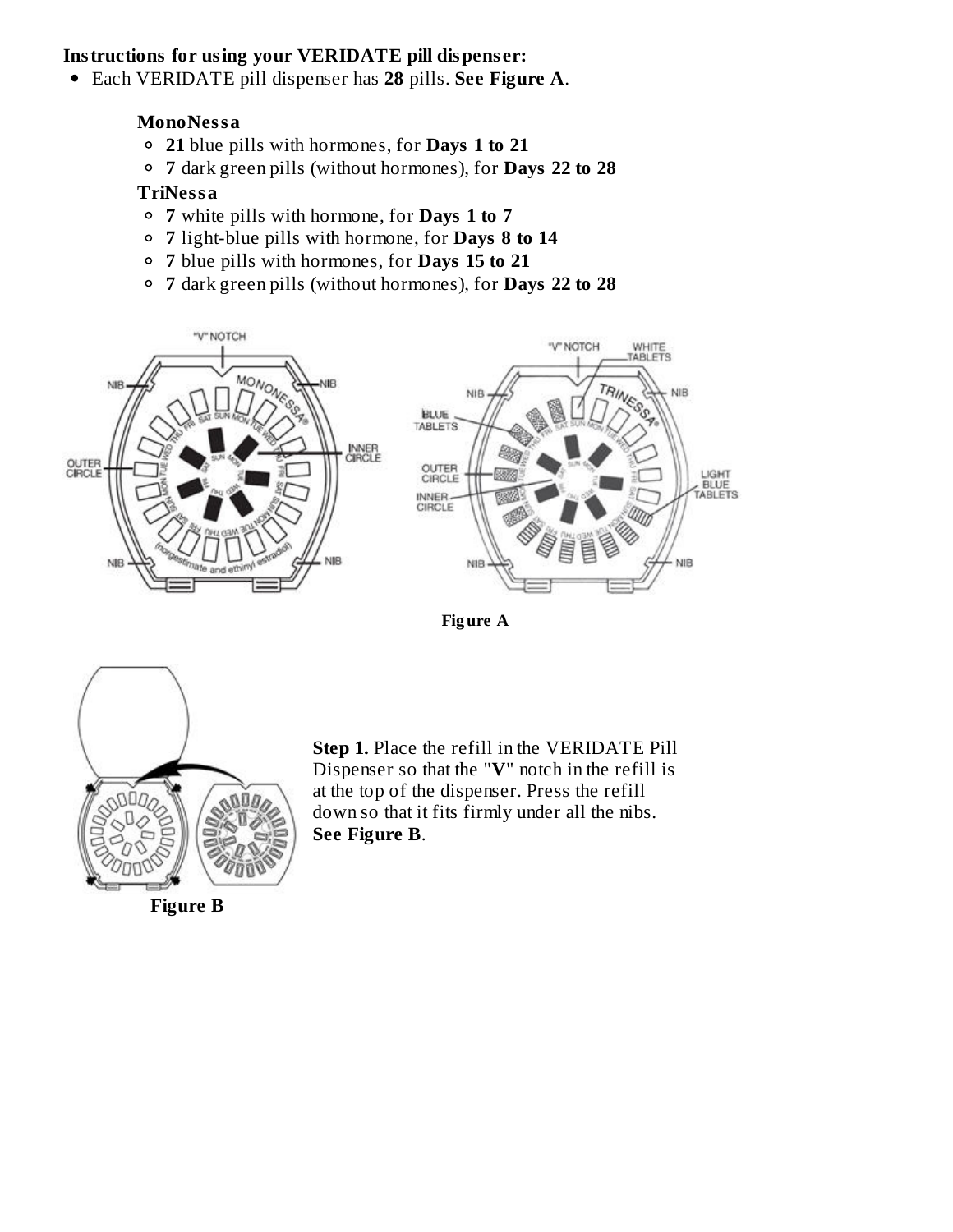

# **Step 2. Starting your pills.**

**Sunday Start:** Remove the first pill at the top of the dispenser (**Sunday**) by pressing the pill through the hole in the bottom of the dispenser. **See Figure C.**

- If your healthcare provider tells you to start taking your pill on Sunday, take your first pill on the first Sunday after your period begins.
- If your period begins on Sunday, take your first pill that day.

# **Day 1 Start: If you take MonoNessa:**

- If your healthcare provider tells you to start taking your pill on "**Day 1**," choose a blue pill that corresponds with the day of the week on which you are taking the first pill.
- Remove that blue pill by pressing the pill through the hole in the bottom of the dispenser. **See Figure D**.

# **If you take TriNessa:**

If your healthcare provider tells you to start taking your pill on a day other than Sunday, you will need the calendar label found in your pill package and place it over the calendar in the center of the VERIDATE. **See Figure E**.

**Figure E**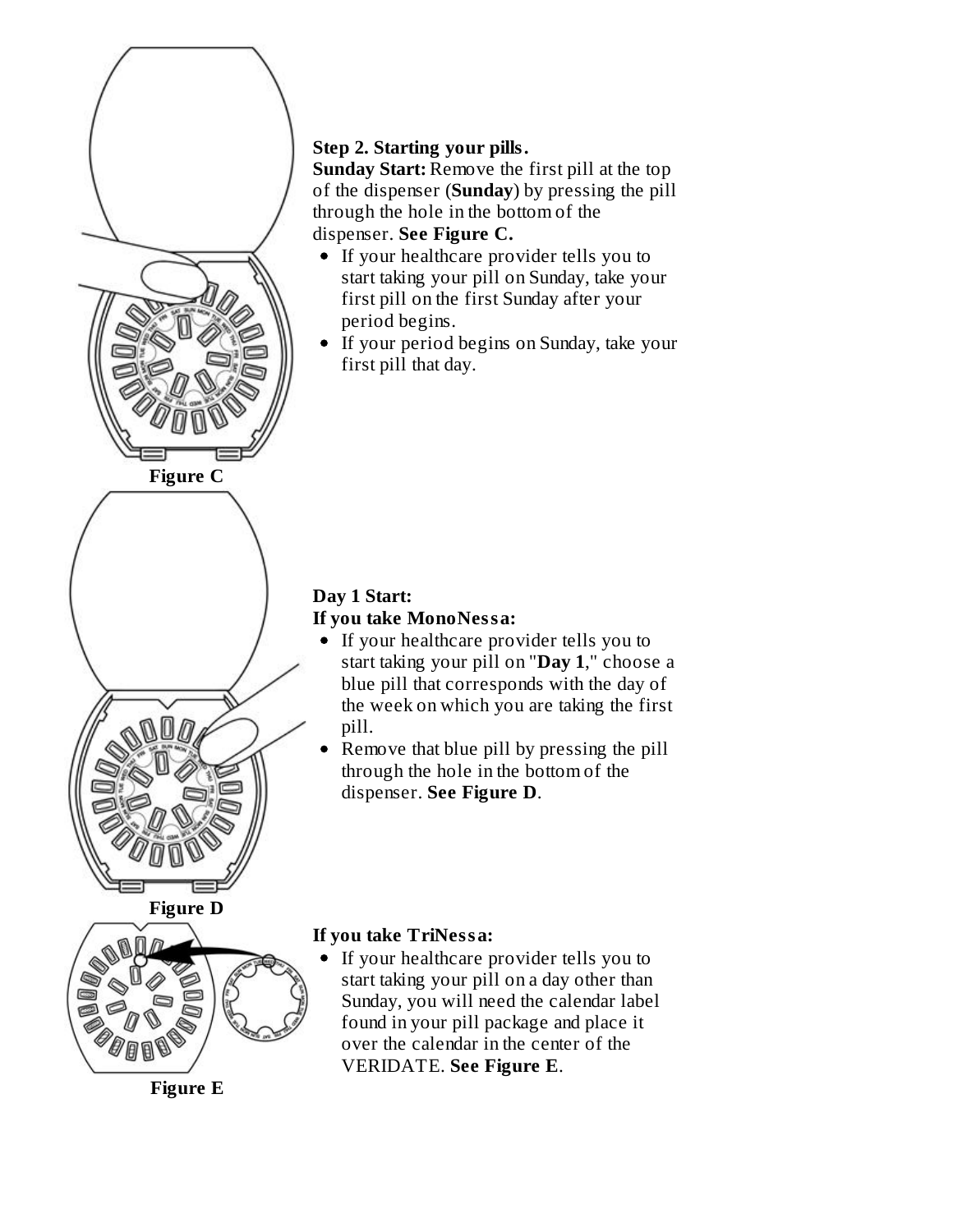

- To correctly place the calendar label on the VERIDATE:
	- <sup>o</sup> find your correct starting day
	- <sup>o</sup> find that day printed in blue on the label
	- line your blue starting day up with the first white pill which is directly under the V notch at the top of the dispenser.
- Remove the label from the backing. Press the center of the label down onto the center of the printed calendar.
- Remove that white pill by pressing the pill through the hole in the bottom of the dispenser. **See Figure F**.

**Step 3. Continue taking 1 pill every day from the VERIDATE in a clockwis e direction until no pills remain in the outer ring. See Figure G.**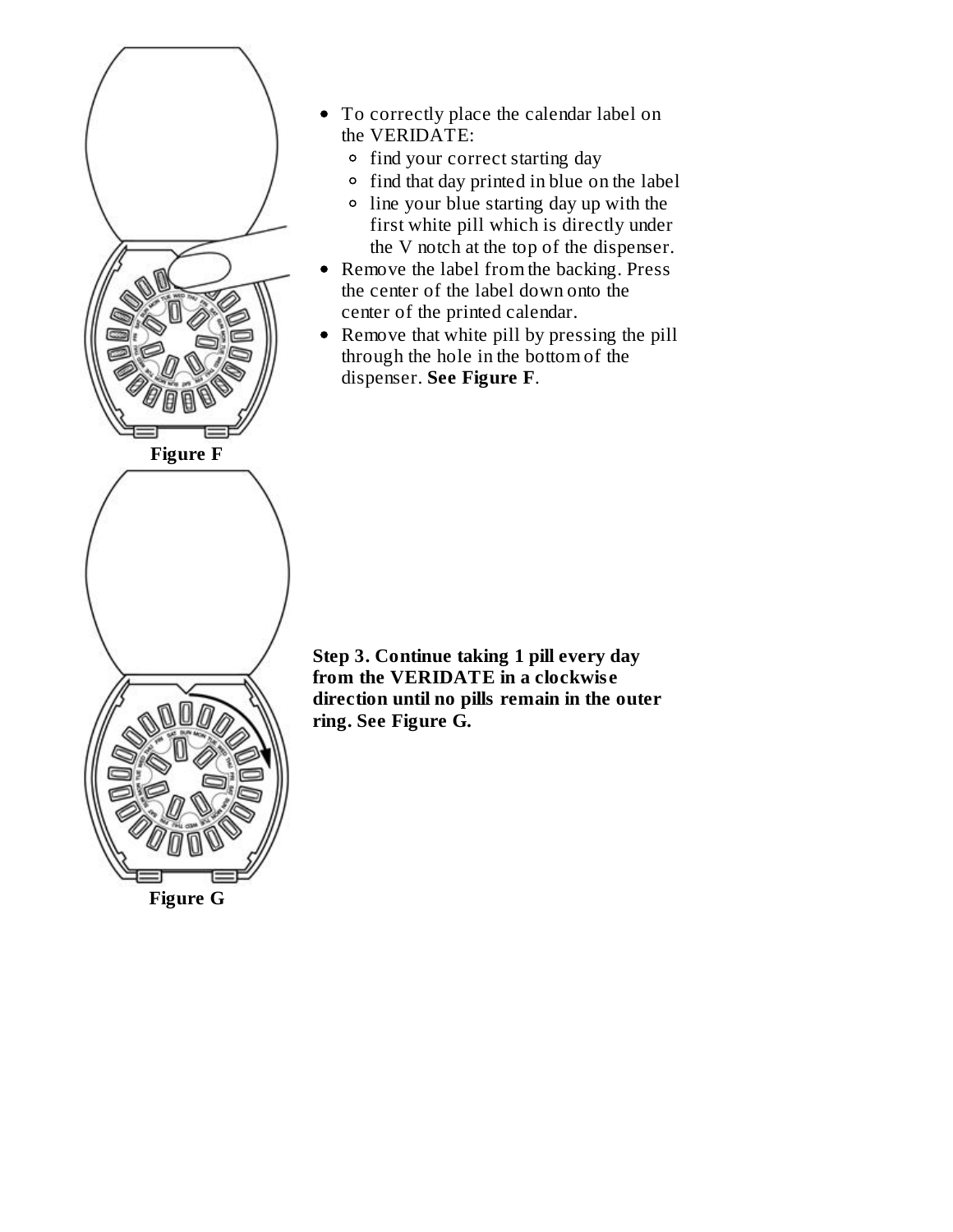

### **Step 4. The next day take a dark green pill from the inner ring. See Figure H.**

- Continue to take a dark green pill each day until all **7** pills are taken.
- During this time your period should begin.

### **Step 5. Ins ert a new refill:**

- After you have taken all the dark green pills, insert a new refill into the VERIDATE and take the first pill on the next day, even if your period is not yet over.
- Lift the empty refill out of the VERIDATE Pill Dispenser. **See Figure I.**
- Follow the instructions in **Step 1** to replace the new refill.

#### **What should I do if I miss any MonoNessa or TriNessa pills?**

#### **If you miss 1 pill in Weeks 1, 2, or 3, follow thes e steps:**

- Take it as soon as you remember. Take the next pill at your regular time. This means you may take **2** pills in **1** day.
- Then continue taking **1** pill every day until you finish the pack.  $\bullet$
- You do not need to use a back-up birth control method if you have sex.  $\bullet$

# **If you miss 2 pills in Week 1 or Week 2 of your pack, follow thes e steps:**

- Take the 2 missed pills as soon as possible and the next 2 pills the next day.
- Then continue to take **1** pill every day until you finish the pack.
- Use a non-hormonal birth control method (such as a condom and spermicide) as a back-up if you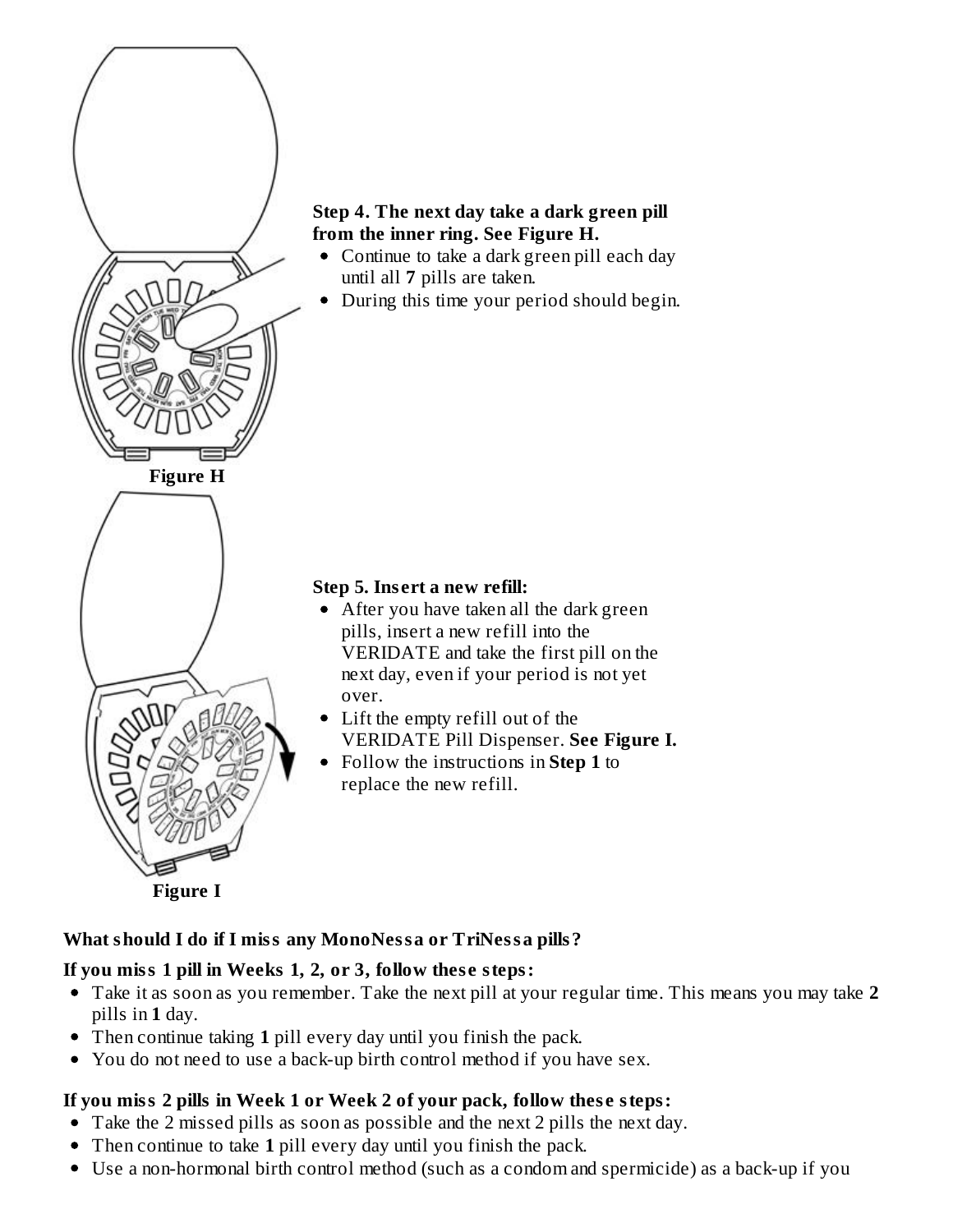have sex during the first **7 days** after missing your pills.

#### If you miss 2 pills in a row in Week 3, or you miss 3 or more pills in a row during Weeks 1, 2, or **3 of the pack, follow thes e steps:**

- **If you are a Day 1 Starter:**
	- Throw out the rest of the pill pack and start a new pack that same day.
	- You may not have your period this month but this is expected. However, if you miss your period 2 months in a row, call your healthcare provider because you might be pregnant.
	- You could become pregnant if you have sex during the first 7 days after you restart your pills. You MUST use a non-hormonal birth control method (such as a condom and spermicide) as a back-up if you have sex during the first **7** days after you restart your pills.
- **If you are a Sunday Starter:**
	- Keep taking **1** pill every day until Sunday. On Sunday, throw out the rest of the pack and start a new pack of pills that same day.
	- Use a non-hormonal birth control method (such as a condom and spermicide) as a back-up if you have sex during the first **7** days after you restart your pills.

#### **If you have any questions or are unsure about the information in this leaflet, call your healthcare provider.**

Manufactured by:

JOLLC

Manati, Puerto Rico 00674

Distributed by:

Actavis Pharma, Inc.

Parsippany, NJ 07054 USA

© 2015 Actavis Pharma, Inc.

This Patient Information and Instructions for Use has been approved by the U.S. Food and Drug Administration.

Revised August 2017

#### **MONONESSA (NORGESTIMATE AND ETHINYL ESTRADIOL) KIT TRINESSA (NORGESTIMATE AND ETHINYL ESTRADIOL) KIT**

|                                       | CommUnityCare Federally Qualified Health Centers                                                                                                        |      |                |
|---------------------------------------|---------------------------------------------------------------------------------------------------------------------------------------------------------|------|----------------|
| MonoNessa<br>28 DAY 1<br><b>CYCLE</b> | Date:                                                                                                                                                   |      |                |
|                                       | Name:                                                                                                                                                   | Dr.  |                |
| ×                                     | TAKE 1 TABLET BY MOUTH DAILY AS DIRECTED. (Same as<br>ortho cyclen)<br>TOME 1 TABLETA POR BOCA DIARIA COMO INDICADO.<br>(Alternativa para ortho cyclen) |      |                |
| ò                                     | MonoNessa (NorgestimateEth Est.) 28 DAY NDC 76413-166-28<br>Batch:<br>Lot 1                                                                             | Exp: | <b>ACTAVIS</b> |
|                                       | Federal law prohibits the transler of this drug to any other person than the patient for whom prescribed.                                               |      |                |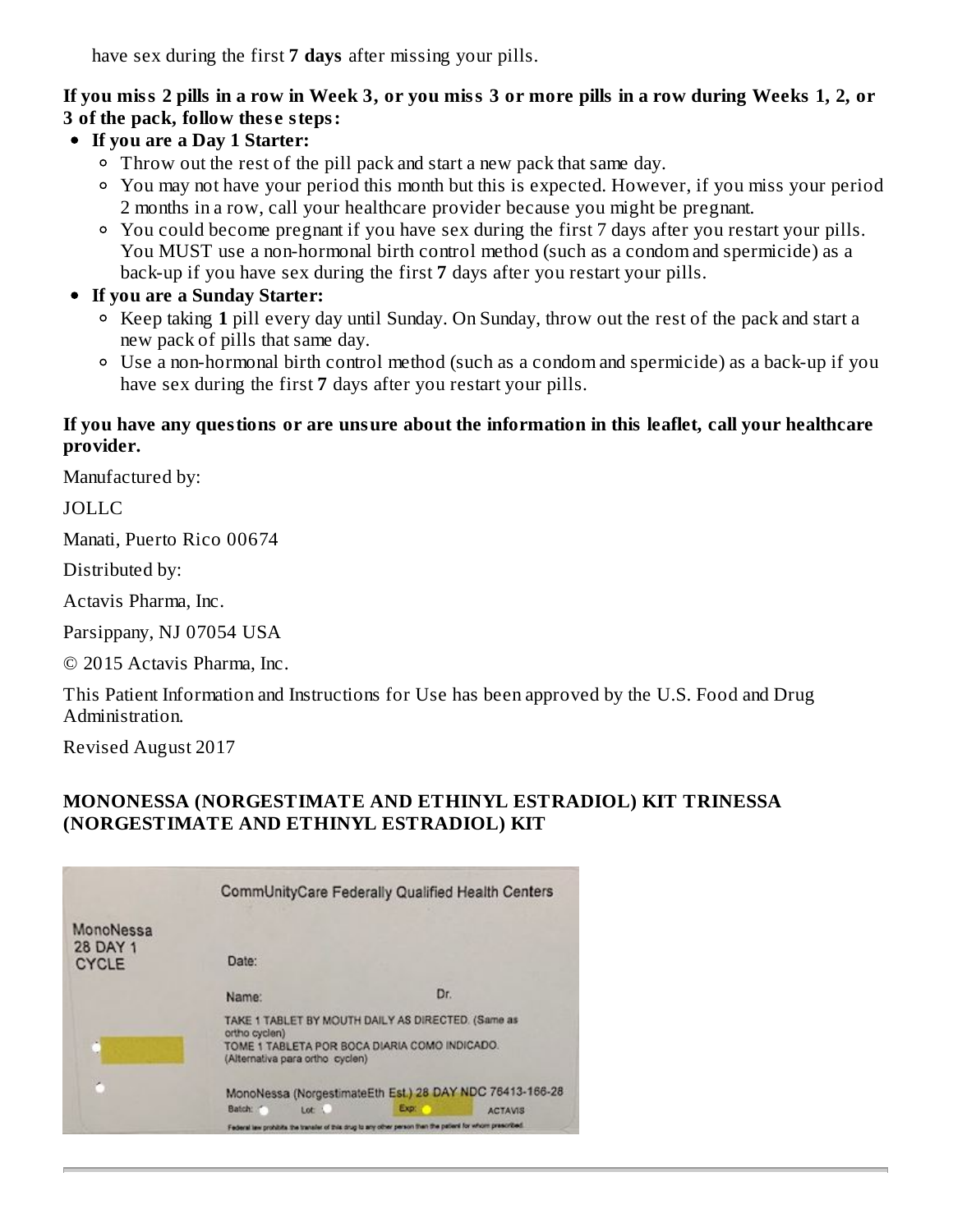| <b>MONONESSA</b>                                                                                            |                                                                         |                    |            |                                         |                          |                 |
|-------------------------------------------------------------------------------------------------------------|-------------------------------------------------------------------------|--------------------|------------|-----------------------------------------|--------------------------|-----------------|
| norgestimate and ethinyl estradiol kit                                                                      |                                                                         |                    |            |                                         |                          |                 |
|                                                                                                             |                                                                         |                    |            |                                         |                          |                 |
| <b>Product Information</b>                                                                                  |                                                                         |                    |            |                                         |                          |                 |
|                                                                                                             |                                                                         |                    |            |                                         |                          |                 |
| Product Type                                                                                                | HUMAN PRESCRIPTION DRUG                                                 | Item Code (Source) |            | NDC:76413-166(NDC:52544-247)            |                          |                 |
|                                                                                                             |                                                                         |                    |            |                                         |                          |                 |
|                                                                                                             |                                                                         |                    |            |                                         |                          |                 |
| <b>Packaging</b>                                                                                            |                                                                         |                    |            |                                         |                          |                 |
| $\#$<br><b>Item Code</b>                                                                                    | <b>Package Description</b>                                              |                    |            | Marketing Start Date Marketing End Date |                          |                 |
|                                                                                                             | 1 NDC:76413-166-28 1 in 1 CARTON; Type 1: Convenience Kit of Co-Package |                    | 01/09/2019 |                                         |                          |                 |
|                                                                                                             |                                                                         |                    |            |                                         |                          |                 |
|                                                                                                             |                                                                         |                    |            |                                         |                          |                 |
| <b>Quantity of Parts</b>                                                                                    |                                                                         |                    |            |                                         |                          |                 |
| Part#                                                                                                       | <b>Package Quantity</b>                                                 |                    |            | <b>Total Product Quantity</b>           |                          |                 |
| Part 1                                                                                                      |                                                                         | 21                 |            |                                         |                          |                 |
| Part 2                                                                                                      |                                                                         | 7                  |            |                                         |                          |                 |
|                                                                                                             |                                                                         |                    |            |                                         |                          |                 |
|                                                                                                             |                                                                         |                    |            |                                         |                          |                 |
| Part 1 of 2                                                                                                 |                                                                         |                    |            |                                         |                          |                 |
|                                                                                                             |                                                                         |                    |            |                                         |                          |                 |
|                                                                                                             | NORGESTIMATE AND ETHINYL ESTRADIOL                                      |                    |            |                                         |                          |                 |
|                                                                                                             | norgestimate and ethinyl estradiol tablet, coated                       |                    |            |                                         |                          |                 |
|                                                                                                             |                                                                         |                    |            |                                         |                          |                 |
|                                                                                                             |                                                                         |                    |            |                                         |                          |                 |
| <b>Product Information</b>                                                                                  |                                                                         |                    |            |                                         |                          |                 |
| <b>Route of Administration</b>                                                                              | ORAL                                                                    |                    |            |                                         |                          |                 |
|                                                                                                             |                                                                         |                    |            |                                         |                          |                 |
|                                                                                                             |                                                                         |                    |            |                                         |                          |                 |
|                                                                                                             | <b>Active Ingredient/Active Moiety</b>                                  |                    |            |                                         |                          |                 |
|                                                                                                             | <b>Ingredient Name</b>                                                  |                    |            |                                         |                          |                 |
|                                                                                                             | NORGESTIMATE (UNII: C291HFX4DY) (NORGESTIMATE - UNII:C291HFX4DY)        |                    |            |                                         | <b>Basis of Strength</b> | <b>Strength</b> |
|                                                                                                             |                                                                         |                    |            | <b>NORGESTIMATE</b>                     |                          | $0.250$ mg      |
| ETHINYL ESTRADIOL (UNII: 423D2T571U) (ETHINYL ESTRADIOL - UNII:423D2T571U)<br>ETHINYL ESTRADIOL<br>0.035 mg |                                                                         |                    |            |                                         |                          |                 |
|                                                                                                             |                                                                         |                    |            |                                         |                          |                 |
| <b>Inactive Ingredients</b>                                                                                 |                                                                         |                    |            |                                         |                          |                 |
|                                                                                                             |                                                                         |                    |            |                                         |                          |                 |
|                                                                                                             | <b>Ingredient Name</b>                                                  |                    |            |                                         |                          | Strength        |
|                                                                                                             | FD&C BLUE NO. 2 (UNII: L06K8R7DQK)                                      |                    |            |                                         |                          |                 |
|                                                                                                             | ALUMINUM OXIDE (UNII: LMI26O6933)                                       |                    |            |                                         |                          |                 |
| <b>CARNAUBA WAX (UNII: R12CBM0EIZ)</b>                                                                      |                                                                         |                    |            |                                         |                          |                 |
|                                                                                                             | CROSCARMELLOSE SODIUM (UNII: M28OL1HH48)                                |                    |            |                                         |                          |                 |
|                                                                                                             | HYPROMELLOSE, UNSPECIFIED (UNII: 3NXW29V3WO)                            |                    |            |                                         |                          |                 |
|                                                                                                             | LACTOSE, UNSPECIFIED FORM (UNII: J2B2A4N98G)                            |                    |            |                                         |                          |                 |
|                                                                                                             | MAGNESIUM STEARATE (UNII: 70097M6I30)                                   |                    |            |                                         |                          |                 |
|                                                                                                             | MICRO CRYSTALLINE CELLULO SE (UNII: OP1R32D61U)                         |                    |            |                                         |                          |                 |
|                                                                                                             | POLYETHYLENE GLYCOL, UNSPECIFIED (UNII: 3WJQ0SDW1A)                     |                    |            |                                         |                          |                 |
|                                                                                                             | POLYSORBATE 80 (UNII: 6OZP39ZG8H)                                       |                    |            |                                         |                          |                 |
| TITANIUM DIO XIDE (UNII: 15FIX9 V2JP)                                                                       |                                                                         |                    |            |                                         |                          |                 |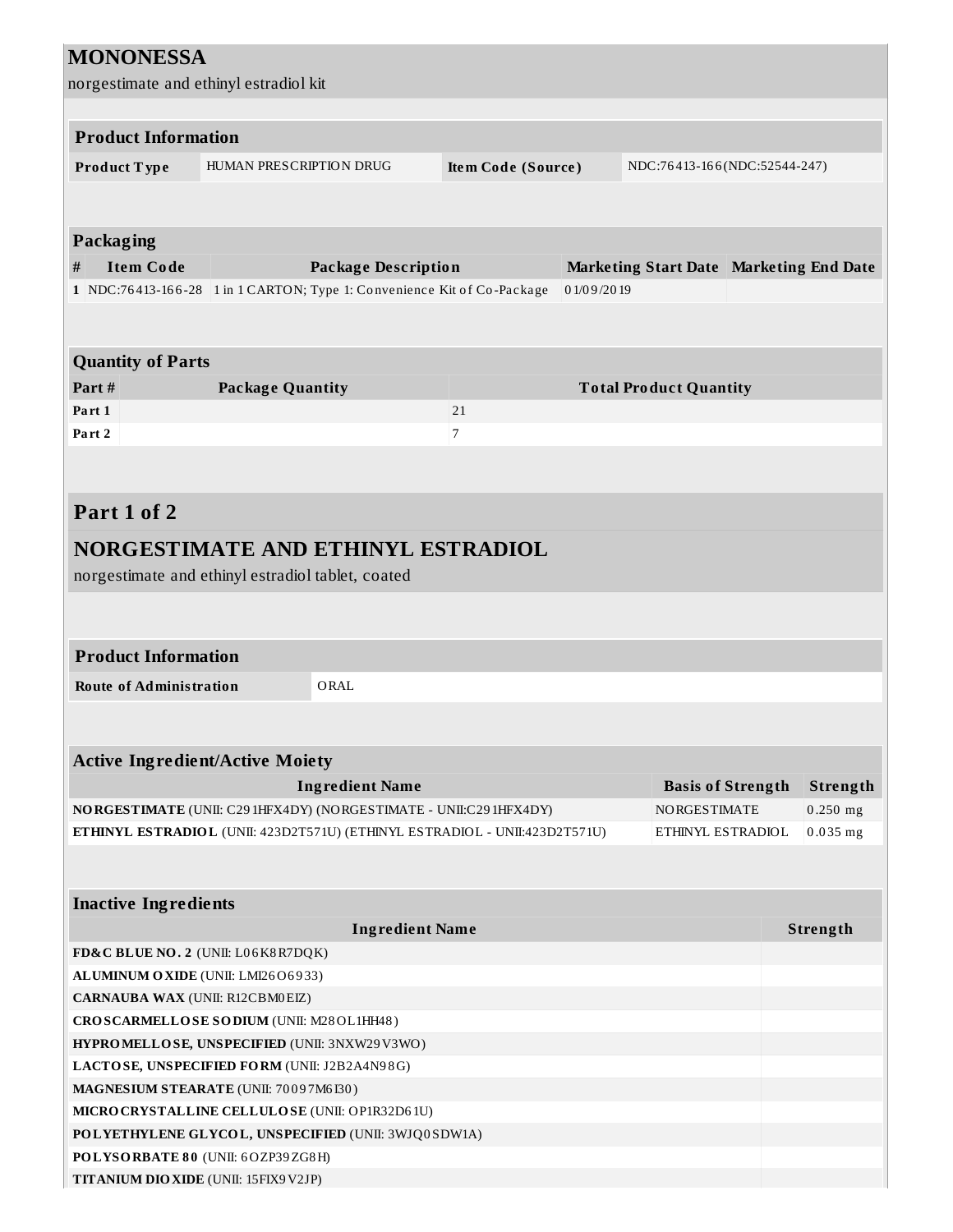| <b>Product Characteristics</b>                    |                         |                                                 |                             |                           |  |  |
|---------------------------------------------------|-------------------------|-------------------------------------------------|-----------------------------|---------------------------|--|--|
| Color                                             | <b>BLUE</b>             |                                                 | <b>Score</b>                | no score                  |  |  |
| <b>Shape</b>                                      | ROUND (round, biconvex) |                                                 | Size                        | 6 <sub>mm</sub>           |  |  |
| Flavor                                            |                         |                                                 | <b>Imprint Code</b>         | WPI;526                   |  |  |
| <b>Contains</b>                                   |                         |                                                 |                             |                           |  |  |
|                                                   |                         |                                                 |                             |                           |  |  |
| <b>Marketing Information</b>                      |                         |                                                 |                             |                           |  |  |
| <b>Marketing Category</b>                         |                         | <b>Application Number or Monograph Citation</b> | <b>Marketing Start Date</b> | <b>Marketing End Date</b> |  |  |
| <b>NDA</b>                                        | NDA019653               |                                                 | 01/01/2003                  |                           |  |  |
|                                                   |                         |                                                 |                             |                           |  |  |
| Part 2 of 2                                       |                         |                                                 |                             |                           |  |  |
| <b>INERT</b><br>inert tablet, coated              |                         |                                                 |                             |                           |  |  |
|                                                   |                         |                                                 |                             |                           |  |  |
| <b>Product Information</b>                        |                         |                                                 |                             |                           |  |  |
| <b>Route of Administration</b><br>ORAL            |                         |                                                 |                             |                           |  |  |
|                                                   |                         |                                                 |                             |                           |  |  |
| <b>Inactive Ingredients</b>                       |                         |                                                 |                             |                           |  |  |
|                                                   |                         | <b>Ingredient Name</b>                          |                             | Strength                  |  |  |
| FERRIC OXIDE RED (UNII: 1K09F3G675)               |                         |                                                 |                             |                           |  |  |
| STARCH, CORN (UNII: O8232NY3SJ)                   |                         |                                                 |                             |                           |  |  |
| POLYVINYL ALCOHOL, UNSPECIFIED (UNII: 532B59J990) |                         |                                                 |                             |                           |  |  |
| TALC (UNII: 7SEV7J4R1U)                           |                         |                                                 |                             |                           |  |  |
|                                                   |                         |                                                 |                             |                           |  |  |
| <b>Product Characteristics</b>                    |                         |                                                 |                             |                           |  |  |
| Color                                             | GREEN (dark green)      |                                                 | <b>Score</b>                | no score                  |  |  |
| <b>Shape</b>                                      | ROUND (round, biconvex) |                                                 | <b>Size</b>                 | 6 <sub>mm</sub>           |  |  |
| Flavor                                            |                         |                                                 |                             | WPI;P                     |  |  |
| <b>Contains</b>                                   |                         |                                                 |                             |                           |  |  |
|                                                   |                         |                                                 |                             |                           |  |  |
| <b>Marketing Information</b>                      |                         |                                                 |                             |                           |  |  |
| <b>Marketing Category</b>                         |                         | <b>Application Number or Monograph Citation</b> | <b>Marketing Start Date</b> | <b>Marketing End Date</b> |  |  |
| <b>NDA</b>                                        | NDA019653               |                                                 | 01/01/2003                  |                           |  |  |
|                                                   |                         |                                                 |                             |                           |  |  |
| <b>Marketing Information</b>                      |                         |                                                 |                             |                           |  |  |